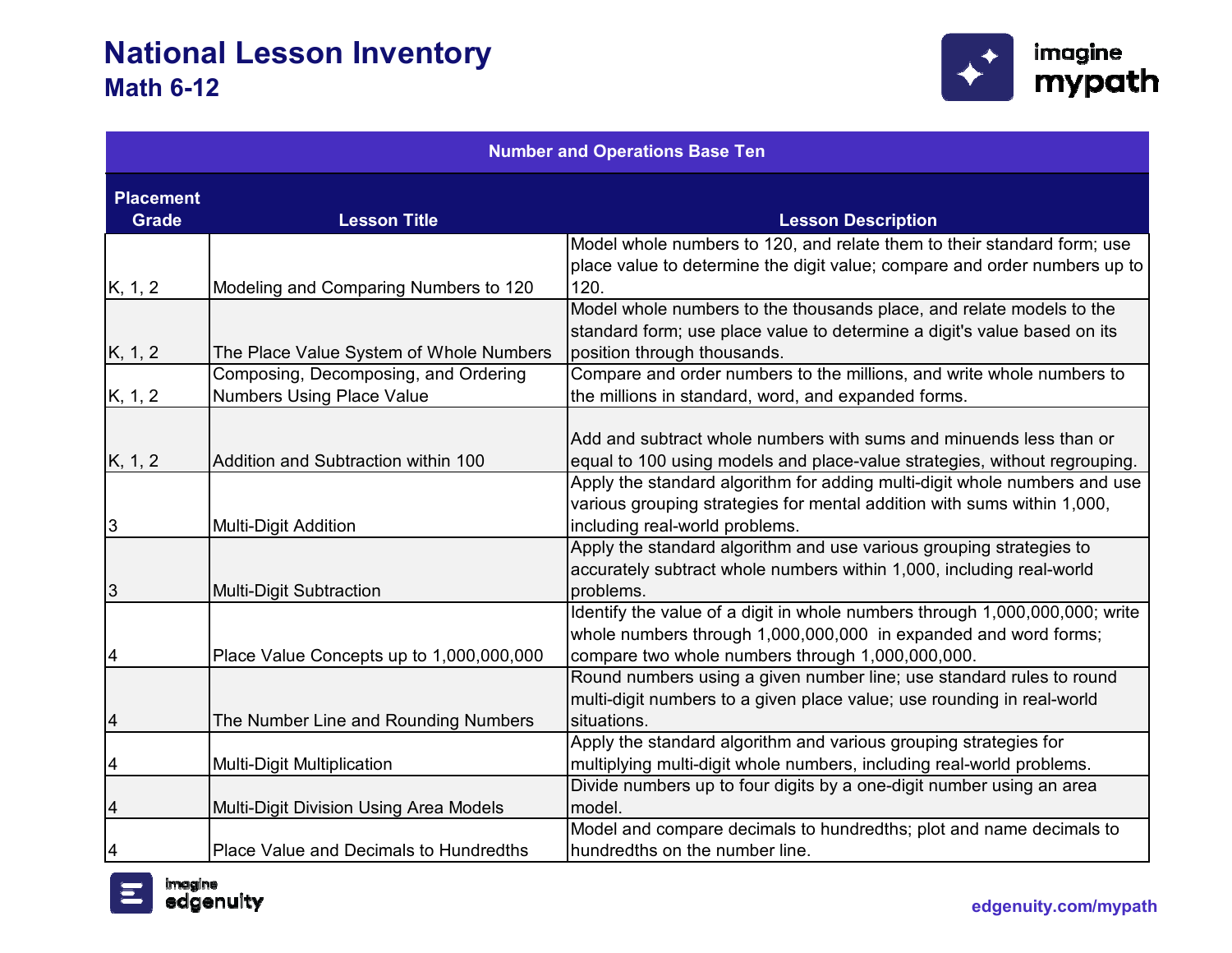

| <b>Placement</b> |                                              |                                                                             |
|------------------|----------------------------------------------|-----------------------------------------------------------------------------|
| <b>Grade</b>     | <b>Lesson Title</b>                          | <b>Lesson Description</b>                                                   |
|                  |                                              | Multiply whole numbers by powers of 10 using place value strategies,        |
| 5                | Multiplying with Powers of 10                | including real-world problems and mental multiplication.                    |
|                  |                                              | Divide whole numbers by powers of 10, by both considering place value       |
|                  |                                              | change and using strategies for mental division, including real-world       |
| 5                | Dividing with Powers of 10                   | problems.                                                                   |
|                  |                                              | Apply the standard algorithm and place value strategies for dividing multi- |
| 5                | Multi-Digit Division                         | digit whole numbers, including real-world problems.                         |
|                  | Multi-Digit Arithmetic: Comparing the Four   | Solve one-step real-world problems using any of the four operations and     |
| 5                | Operations                                   | whole numbers.                                                              |
|                  |                                              | Assess the reasonableness of calculator output using mental computation,    |
|                  |                                              | estimation strategies, and rounding; use order of operations in the         |
|                  | Using a Calculator Appropriately and         | calculator entries of multistep problems; use a calculator to solve real-   |
| 5                | Strategically                                | world problems.                                                             |
|                  |                                              | Convert decimals to thousandths in expanded, standard, or word form;        |
|                  |                                              | model decimals to hundredths; state the meaning of a given digit to         |
| 5                | <b>Place Value and Decimals</b>              | thousandths.                                                                |
|                  | Decimals on the Number Line and Rounding     | Plot and name decimals on the number line; round decimals using a           |
| 5                | <b>Decimals</b>                              | number line and place value strategies.                                     |
|                  |                                              | Compare decimals using various place value strategies and real-world        |
| 5                | <b>Comparing Decimals</b>                    | measurements.                                                               |
|                  |                                              |                                                                             |
|                  |                                              | Add decimals using a variety of strategies, including counting up and the   |
| 5                | <b>Adding Decimals</b>                       | standard algorithm; use decimals to find real-world sums involving money.   |
|                  |                                              | Subtract by place value using a variety of strategies including counting up |
|                  |                                              | and the standard algorithm; solve real-world problems involving subtraction |
| 5                | <b>Subtracting Decimals</b>                  | of decimals.                                                                |
|                  | Multiplying and Dividing Decimals by a Power | Multiply and divide decimals by powers of 10, including real-world          |
| 5                | of 10                                        | problems.                                                                   |
|                  |                                              | problems; use rounding to estimate a product before computing as a          |
|                  | Multiplying a Whole Number by a Decimal      | means of developing a sense of the size of the product, including real-     |
| 5                | Less than 1                                  | world problems.                                                             |

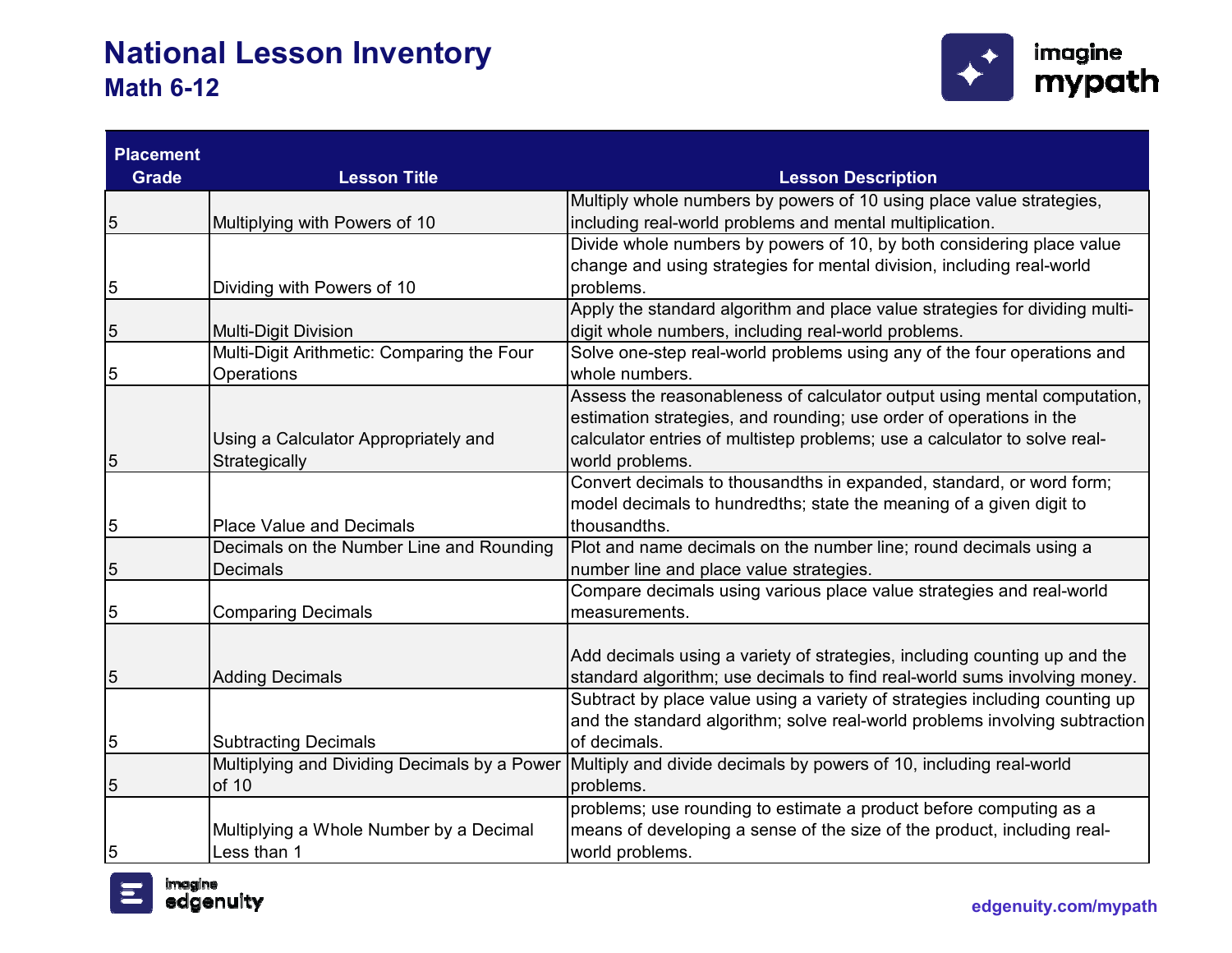

| <b>Placement</b> |                                                                   |                                                                                                                                                                                                                                |
|------------------|-------------------------------------------------------------------|--------------------------------------------------------------------------------------------------------------------------------------------------------------------------------------------------------------------------------|
| <b>Grade</b>     | <b>Lesson Title</b>                                               | <b>Lesson Description</b>                                                                                                                                                                                                      |
|                  |                                                                   | Multiply decimals to the hundredths place, including real-world problems;<br>use rounding to estimate a product before computing as a means of<br>developing a sense of the size of the product, including the position of the |
| 5                | <b>Multiplying Decimals</b>                                       | decimal point in the product, including real-world problems.                                                                                                                                                                   |
| 5                | a Decimal                                                         | Word Problems: Multiplying by a Fraction and Solve real-world problems involving multiplication of fractions and<br>decimals.                                                                                                  |
|                  |                                                                   | <b>Operations and Algebraic Thinking</b>                                                                                                                                                                                       |
|                  | Addition and Subtraction within 10 Using<br><b>Models</b>         | Add and subtract whole numbers with sums and minuends less than or<br>equal to 10 using models; find the number that makes 10 when added to a<br>given number.                                                                 |
| K, 1, 2          | Addition and Subtraction as Inverse                               | Apply the inverse relationship between addition and subtraction to solve                                                                                                                                                       |
| K, 1, 2          | Operations                                                        | one-step equations and to model and solve real-world problems.                                                                                                                                                                 |
|                  | Using Addition and Subtraction to Make                            |                                                                                                                                                                                                                                |
| K, 1, 2          | Comparisons                                                       | Solve addition and subtraction problems involving comparison.                                                                                                                                                                  |
| K, 1, 2          | Addition and Subtraction: Fact Fluency                            | Use mental strategies to add and subtract two whole numbers within 20<br>that do not involve regrouping in order to increase fact fluency.                                                                                     |
|                  |                                                                   | Use the inverse relationship between multiplication and division to find                                                                                                                                                       |
| $\sqrt{3}$       | Multiplication and Division: Repeated Addition<br>and Subtraction | missing numbers in number sentences and basic one-step equations,<br>including real-world problems.                                                                                                                            |
|                  | Multiplication and Division: Arrays and                           | Calculate basic multiplication problems and division problems not involving                                                                                                                                                    |
| 3                | <b>Remainders</b>                                                 | remainders using rectangular arrays.                                                                                                                                                                                           |
|                  |                                                                   | Model multiplication and division problems using equal groups, and relate                                                                                                                                                      |
|                  |                                                                   | back to repeated addition and subtraction; solve real-world problems                                                                                                                                                           |
|                  |                                                                   | involving equal groups not naturally occurring in an array-like form that can                                                                                                                                                  |
| $\sqrt{3}$       | Multiplication and Division: Equal Groups                         | be solved using multiplication and division.                                                                                                                                                                                   |
|                  | Unknowns in Multiplication and Division                           | Determine the unknown whole number in multiplication and division                                                                                                                                                              |
| 3                | Equations                                                         | equations relating three whole numbers.                                                                                                                                                                                        |

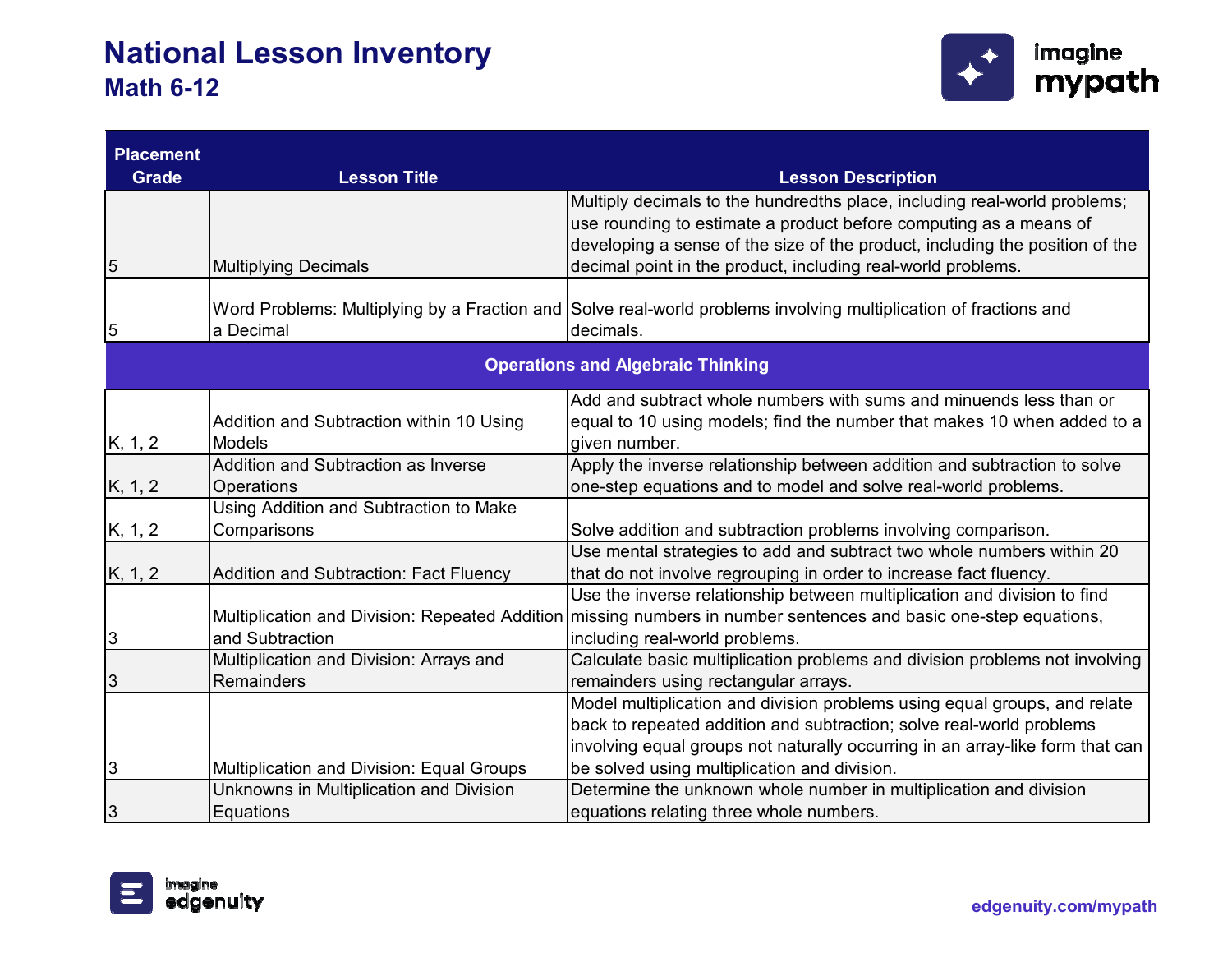

| <b>Placement</b> |                                                                               |                                                                                                                                                                                                                                                                                           |
|------------------|-------------------------------------------------------------------------------|-------------------------------------------------------------------------------------------------------------------------------------------------------------------------------------------------------------------------------------------------------------------------------------------|
| <b>Grade</b>     | <b>Lesson Title</b>                                                           | <b>Lesson Description</b>                                                                                                                                                                                                                                                                 |
| 3                | Using Multiplication and Division to Make<br>Comparisons                      | Use multiplication and division to make comparisons, and interpret a<br>multiplication or division equation in terms of size comparisons; solve real-<br>world problems involving comparisons using all four operations.                                                                  |
| 3                | Multiplication and Division: Fact Fluency                                     | Use mental strategies to multiply and divide two whole numbers within 100<br>to increase fact fluency; solve real-world problems quickly using fact<br>fluency.                                                                                                                           |
| 3                | The Four Operations: Summary and Word<br>Problems                             | Create real-world contexts for expressions involving two whole numbers<br>and a single operation; use both keywords and an understanding of the<br>context in word problems to choose the right mathematical operation.                                                                   |
| 3                | <b>Multistep Word Problems</b>                                                | Solve real-world problems with two operations involving whole numbers.                                                                                                                                                                                                                    |
| 4                | <b>Factors and Multiples</b>                                                  | Describe numbers according to their characteristics (factors, multiples,<br>prime, and composite); solve real-world problems to find factors or<br>multiples.                                                                                                                             |
| 4                | Multistep Real-World Problems with Whole<br><b>Number Operations</b>          | Identify a set of equations or steps that can be used to solve a word<br>problem containing whole numbers, including multistep problems in which<br>remainders must be interpreted.                                                                                                       |
| 4                | Using Multiplication and Division to Solve<br><b>Comparison Word Problems</b> | Represent verbal statements of multiplicative comparisons as multiplication<br>equations; solve word problems involving multiplicative comparisons using<br>equations.                                                                                                                    |
| 5                | Interpreting and Simplifying Multistep<br><b>Expressions</b>                  | Evaluate expressions with and without grouping symbols using multiple<br>operations; solve real-world problems involving multistep operations;<br>identify expressions involving multiple operations that model problems.                                                                 |
| 5                | Introduction to Related Numerical Patterns                                    | Generate two numerical patterns using two given rules; identify apparent<br>relationships between corresponding terms in two related numerical<br>patterns; form ordered pairs consisting of corresponding terms from two<br>patterns, and graph the ordered pairs on a coordinate plane. |

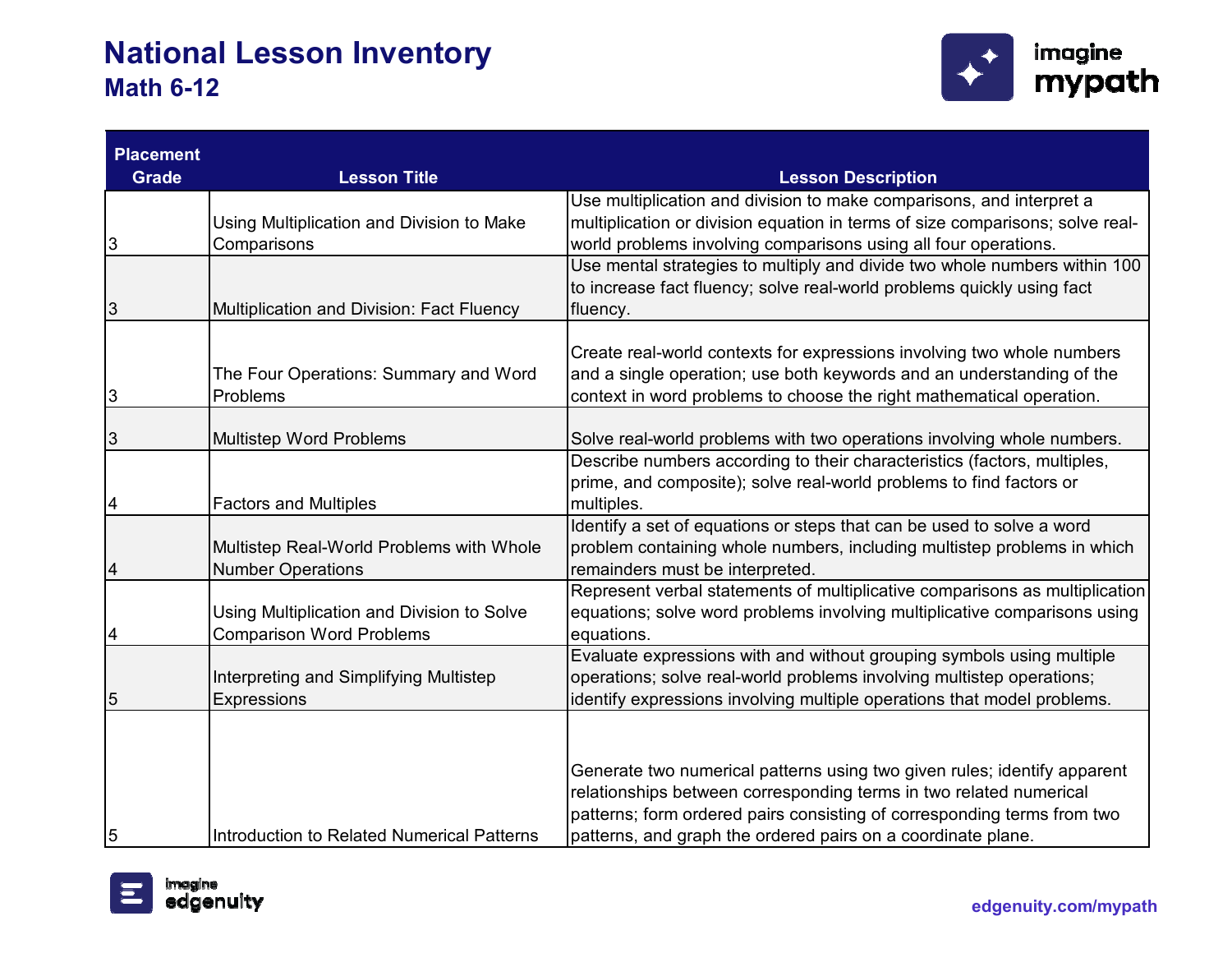

| <b>Placement</b> |                                             |                                                                               |
|------------------|---------------------------------------------|-------------------------------------------------------------------------------|
| <b>Grade</b>     | <b>Lesson Title</b>                         | <b>Lesson Description</b>                                                     |
|                  |                                             | <b>Number and Operations - Fractions</b>                                      |
|                  |                                             | Compare fractions with the same denominator using visual models,              |
|                  |                                             | including real-world problems; relate a fraction to its visual representation |
|                  |                                             | as a circle diagram in both directions or a fraction bar in both directions,  |
| 3                | <b>Visual Models of Fractions</b>           | explaining the role of the numerator and denominator.                         |
|                  |                                             | Compare fractions with the same denominator using the number line,            |
| 3                | <b>Fractions on the Number Line</b>         | including real-world problems; represent fractions on a number line.          |
|                  |                                             |                                                                               |
|                  |                                             | Compare two fractions with the same denominator by comparing different        |
|                  |                                             | parts of the same set, and describe sets as wholes and fractions as           |
|                  |                                             | representations of parts of that set; use fractions to represent real-world   |
| 3                | <b>Fractions as Parts of a Total</b>        | parts of a set, and compare different parts of the set.                       |
|                  |                                             | Identify equivalent fractions using number lines; express whole numbers       |
|                  |                                             | as fractions, and recognize fractions that are equivalent to 1; compare two   |
| 3                | <b>Equivalent Fractions and Comparing</b>   | fractions with the same numerator or denominator.                             |
|                  |                                             | Generate equivalent fractions, including those in which either the            |
|                  |                                             | numerator or denominator is already given; apply the concept to real-world    |
|                  | <b>Equivalent Fractions</b>                 | problems.                                                                     |
|                  |                                             | Find equivalence between mixed numbers and improper fractions; write          |
|                  |                                             | mixed numbers and improper fractions based on visual models; solve word       |
| 4                | <b>Improper Fractions and Mixed Numbers</b> | problems involving mixed numbers.                                             |
|                  |                                             | Choose the benchmark nearest a given fraction; compare a fraction to a        |
|                  |                                             | benchmark, including finding equivalent fractions; may include real-world     |
| 4                | <b>Benchmark Fractions</b>                  | problems.                                                                     |
|                  |                                             | Use benchmark fractions to compare fractions and to order 3 or more           |
|                  | <b>Comparing Fractions via Benchmark</b>    | fractions; compare and order real-world measurements using a                  |
| $\vert 4$        | <b>Fractions</b>                            | benchmark.                                                                    |

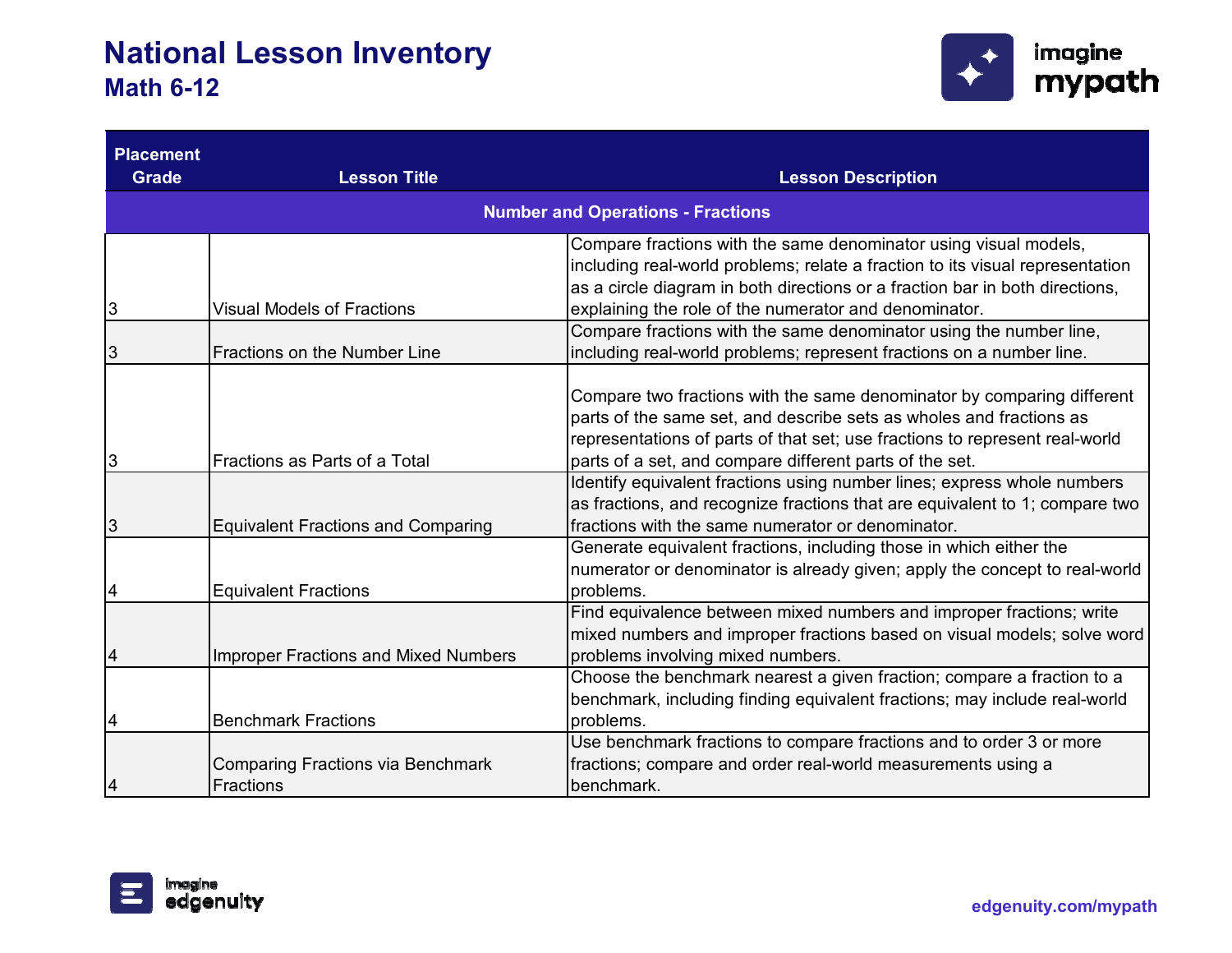

| <b>Placement</b> |                                                                       |                                                                                                                                                                                                                                                   |
|------------------|-----------------------------------------------------------------------|---------------------------------------------------------------------------------------------------------------------------------------------------------------------------------------------------------------------------------------------------|
| <b>Grade</b>     | <b>Lesson Title</b>                                                   | <b>Lesson Description</b>                                                                                                                                                                                                                         |
|                  | Using Equivalent Fractions to Compare                                 | Compare two fractions with different denominators; compare two fractions<br>with different denominators including at least one mixed number; order<br>three or more fractions with different denominators, including those with at                |
| 4                | <b>Fractions</b>                                                      | least one mixed number; rewrite fractions to have a common denominator.                                                                                                                                                                           |
| 4                | <b>Adding and Subtracting Fractions</b>                               | Find an equivalent form of a computed sum or difference, including lowest<br>terms; model and compute sums and differences of fractions when the<br>denominator is the same, including real-world problems.                                       |
| 4                | Adding and Subtracting Mixed Numbers with<br><b>Like Denominators</b> | Add and subtract mixed numbers with like denominators, including real-<br>world problems.                                                                                                                                                         |
| 4                | Working with Fractions with Denominators of<br>10 and 100             | Add two fractions with denominators 10 and 100 using a common<br>denominator; write fractions with denominators 10 or 100 as decimals and<br>vice versa.                                                                                          |
| 4                | Multiplying a Fraction by a Whole Number                              | Multiply a fraction by a whole number and vice versa; solve real-world<br>problems involving a fraction of a total using multiplication (both unit<br>fractions and otherwise).                                                                   |
| 5                | Using Equivalent Fractions to Add and<br><b>Subtract Fractions</b>    | Add and subtract two fractions with different denominators, including real-<br>world problems; use visual representations to add and subtract fractions<br>with denominators that are different but compatible, including real-world<br>problems. |
| 5                | Multiplying a Fraction by a Fraction                                  | Multiply fractions and mixed numbers; solve a variety of problems involving<br>a fractional part of a fraction.                                                                                                                                   |
| 5                | <b>Multiplication and Scaling</b>                                     | Compare the size of a product to the size of one factor on the basis of the<br>size of the other factor, without performing the indicated multiplication.                                                                                         |
| 5                | <b>Equivalent Fractions and Decimals</b>                              | Find the fraction form of a decimal, including common repeating decimals;<br>interpret a/b as the quotient of a and b in order to find a decimal equivalent<br>for a/b by dividing.                                                               |

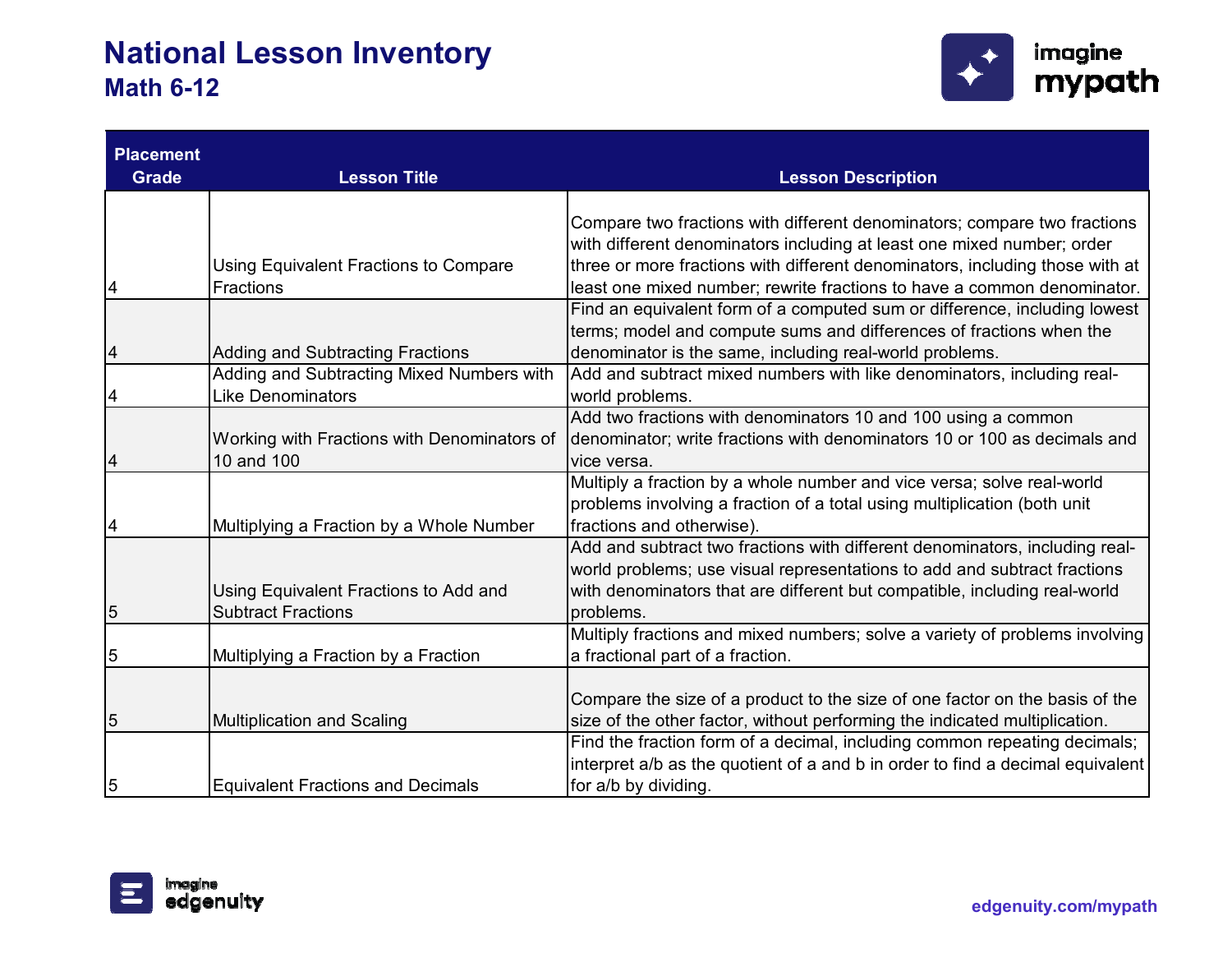

| <b>Placement</b> |                                             |                                                                              |
|------------------|---------------------------------------------|------------------------------------------------------------------------------|
| <b>Grade</b>     | <b>Lesson Title</b>                         | <b>Lesson Description</b>                                                    |
|                  |                                             |                                                                              |
|                  |                                             | Order a list of fractions and decimals using strategies including a number   |
|                  |                                             | line, common denominators, rounding, and benchmarks; use rounding,           |
|                  | Ordering, Adding, and Subtracting Fractions | benchmarks, and common denominators to compare decimals to fractions         |
| 5                | and Decimals                                | and to estimate a sum or difference before or after computing.               |
|                  |                                             | Divide a unit fraction by a whole number and vice versa; use unit fraction   |
| 5                | Unit Fractions and Whole Number Division    | and whole number division to solve real-world problems.                      |
|                  | Multistep Word Problems with Fractions and  | Solve real-world problems with two operations involving fractions and/or     |
| 5                | <b>Decimals</b>                             | decimals.                                                                    |
|                  |                                             | Use estimation and number sense strategies for checking the output of a      |
|                  |                                             | calculator computation involving fractions and/or decimals; determine an     |
|                  | Using a Calculator with Fractions and       | error in a calculator entry dealing with order of operations involving       |
| 5                | <b>Decimals</b>                             | fractions and/or decimals.                                                   |
|                  |                                             | <b>Measurement and Data</b>                                                  |
|                  |                                             | Use area models to represent multiplication; find the area of a rectangle by |
| 3                | Connecting Area and Multiplication          | multiplying the side lengths.                                                |
|                  |                                             |                                                                              |
|                  |                                             | Find area by decomposing composite shapes into rectangles and adding         |
| 3                | Decomposing Shapes to Find Area             | the areas; use area models to represent the distributive property.           |
|                  |                                             | Know relative sizes of measurement units within one system of units; solve   |
|                  | Problem Solving within Measurement          | word problems involving distances, time, liquid volumes, and masses of       |
| 4                | Systems                                     | objects.                                                                     |
|                  |                                             | Convert measures within both metric and customary systems to solve           |
| 5                | <b>Converting Measurements</b>              | mathematical and real-world problems.                                        |





**edgenuity.com/mypath**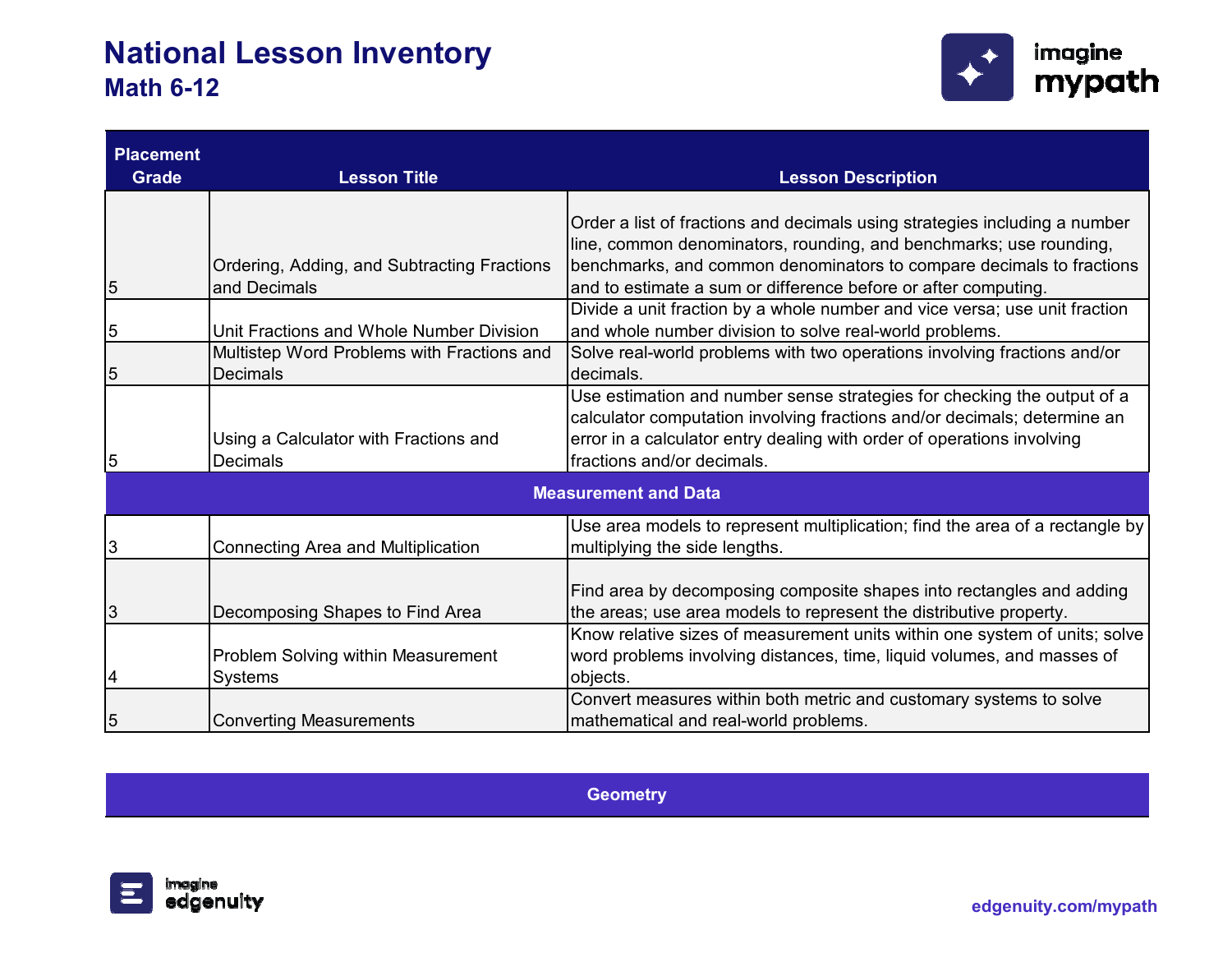

| <b>Placement</b> |                                           |                                                                                 |
|------------------|-------------------------------------------|---------------------------------------------------------------------------------|
| <b>Grade</b>     | <b>Lesson Title</b>                       | <b>Lesson Description</b>                                                       |
|                  |                                           | Classify angles (right, acute, obtuse) and lines (perpendicular, parallel) in   |
|                  |                                           | two-dimensional figures; classify quadrilaterals based on their attributes      |
| 3, 4, 5          | Attributes and Classification of Figures  | and properties; identify lines of symmetry.                                     |
|                  |                                           | Express perimeter, area, and volume using appropriate measurements;             |
|                  | Perimeter, Area, and Volume: Concepts and | determine which kind of measurement is appropriate for a given real-world       |
| 3, 4, 5          | Units                                     | situation.                                                                      |
|                  |                                           | Calculate perimeter and area of rectangles and volume of rectangular            |
| 3, 4, 5          | Perimeter, Area, and Volume: Calculations | solids, including real-world problems.                                          |
|                  |                                           | Identify the positive integer coordinates of a point graphed in the             |
|                  | Introduction to Graphing Points and       | coordinate plane; graph points with positive integer coordinates; represent     |
| 5                | Scatterplots                              | discrete paired data on a scatterplot.                                          |
|                  |                                           |                                                                                 |
|                  |                                           | Identify polygons in the coordinate plane given coordinates of the vertices;    |
| 6                | Polygons in the Coordinate Plane          | find lengths of sides for polygons drawn in the coordinate plane.               |
|                  |                                           | Find lengths of sides for rectangles drawn in the coordinate plane;             |
| $6\phantom{.}6$  | Finding Area on a Coordinate Plane        | calculate the area of a rectangle drawn in the plane.                           |
|                  |                                           | Use a formula with = to find the area of a parallelogram, including real-       |
| $\overline{6}$   | Area of Parallelograms                    | world problems.                                                                 |
|                  |                                           | Calculate the area of triangles using a formula with $=$ , including real-world |
| $\overline{6}$   | Area of Triangles                         | problems.                                                                       |
| $\overline{6}$   | Area of Special Quadrilaterals            | Find the area of special quadrilaterals, including real-world problems.         |
| $\overline{6}$   | Area of Irregular Figures                 | Calculate the area of irregular figures, including real-world problems.         |
|                  |                                           | Find the area of triangles and rectangles that have fractional or decimal       |
|                  |                                           | side lengths, including real-world problems and problems with both              |
|                  |                                           | decimals and fractions; find the area of irregular figures that have decimal    |
| $6\overline{6}$  | Shapes with Fractional Side Lengths       | side lengths, including the same types of problems.                             |
|                  |                                           | Identify supplementary, complementary, vertical, and adjacent angles; use       |
|                  |                                           | special relationships between supplementary or complementary angle              |
| $\overline{7}$   | <b>Angle Relationships</b>                | pairs to find an unknown angle measure.                                         |

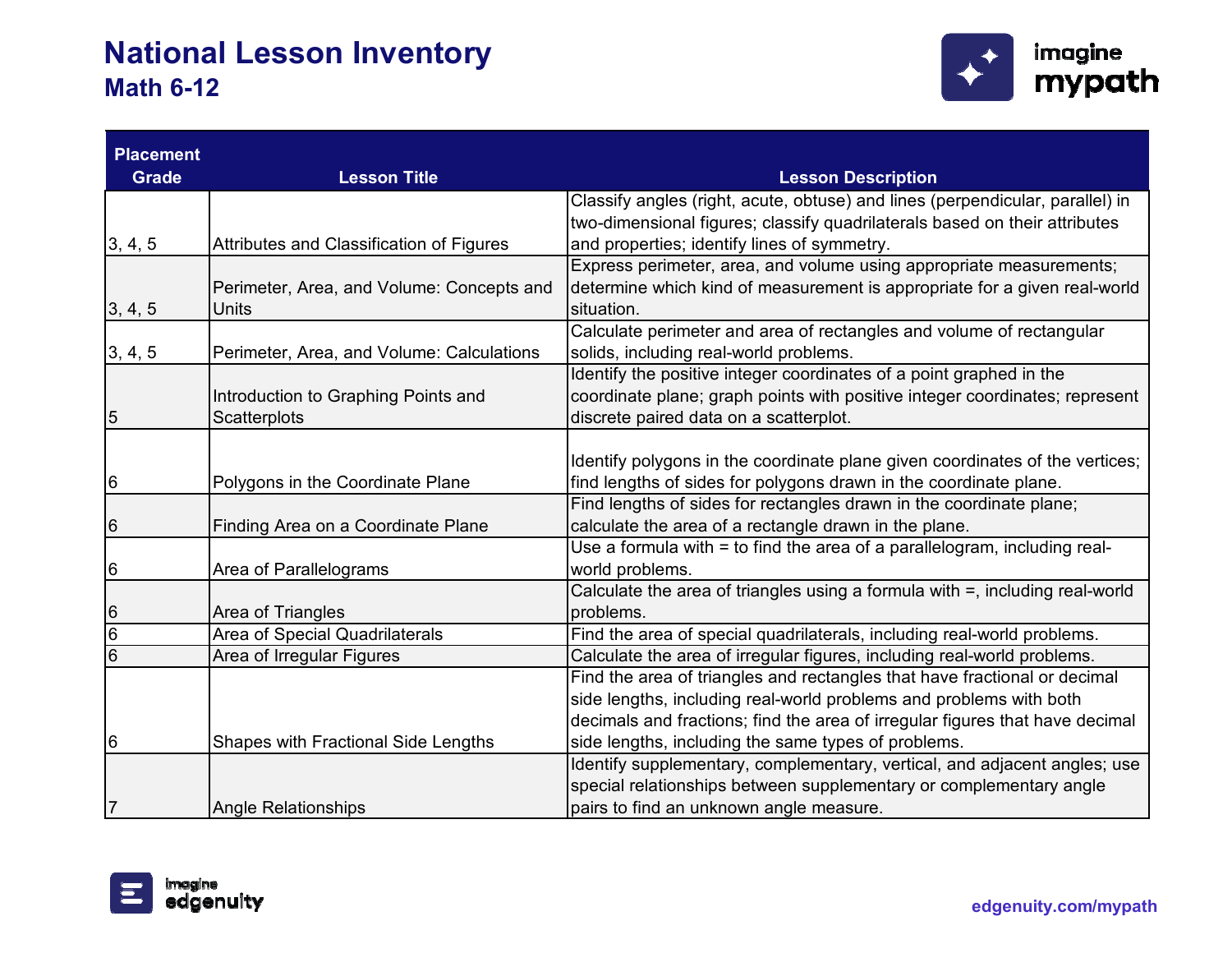

| <b>Placement</b> |                                       |                                                                               |
|------------------|---------------------------------------|-------------------------------------------------------------------------------|
| <b>Grade</b>     | <b>Lesson Title</b>                   | <b>Lesson Description</b>                                                     |
|                  |                                       | Use angle relationships to find unknown measures in a triangle and a          |
|                  |                                       | figure; use a combination of angle relationships to find unknown measures     |
| 7                | <b>Finding Unknown Angle Measures</b> | in a figure.                                                                  |
|                  |                                       |                                                                               |
|                  |                                       | Construct triangles from given parameters; identify whether given             |
| 7                | <b>Constructing Triangles</b>         | parameters create a unique triangle, more than one triangle, or no triangle.  |
| $\overline{7}$   | <b>Constructing Geometric Figures</b> | Construct geometric figures from given parameters.                            |
|                  |                                       | Determine congruence of figures by measuring corresponding sides and          |
| 8                | Congruence                            | angles; identify and write corresponding parts of congruent figures.          |
|                  |                                       | Identify transformation and the types of transformation; recognize pre-       |
|                  |                                       | image and post-image of transformations, and label and name the post-         |
| 8                | <b>Overview of Transformations</b>    | image.                                                                        |
|                  |                                       | Identify and describe a translation on the coordinate plane; translate        |
|                  |                                       | figures on the coordinate plane given as an ordered pair and verbal           |
| 8                | <b>Translations</b>                   | expression; describe a translation using coordinates.                         |
|                  |                                       | Identify and describe a reflection on the coordinate plane; reflect figures   |
|                  |                                       | on the coordinate plane given the line of reflection; describe a reflected    |
| 8                | Reflections                           | figure using the line of reflection and coordinates.                          |
|                  |                                       | Rotate figures on the coordinate plane given the degree and direction;        |
| 8                | Rotations in the Coordinate Plane     | describe a rotation of a figure using coordinates.                            |
|                  |                                       | Identify and describe a dilation on a coordinate plane; identify the scale    |
|                  |                                       | factor, given the pre-image and the dilated-image; describe a dilation by its |
| 8                | <b>Dilations</b>                      | coordinates using the scale factor.                                           |
|                  |                                       | Recognize and determine similarity of figures by measuring corresponding      |
|                  |                                       | side lengths and angle measure; identify the transformation in which the      |
|                  |                                       | post-image is similar to the pre-image; describe a sequence of                |
| 8                | <b>Similarity and Transformations</b> | transformations that results in a similar figure.                             |
|                  |                                       | Identify vertical, adjacent, complementary, and supplementary angles; find    |
|                  |                                       | missing angle measures using angle relationships both with and without        |
| 8                | <b>Angle Relationships</b>            | algebraic expressions.                                                        |

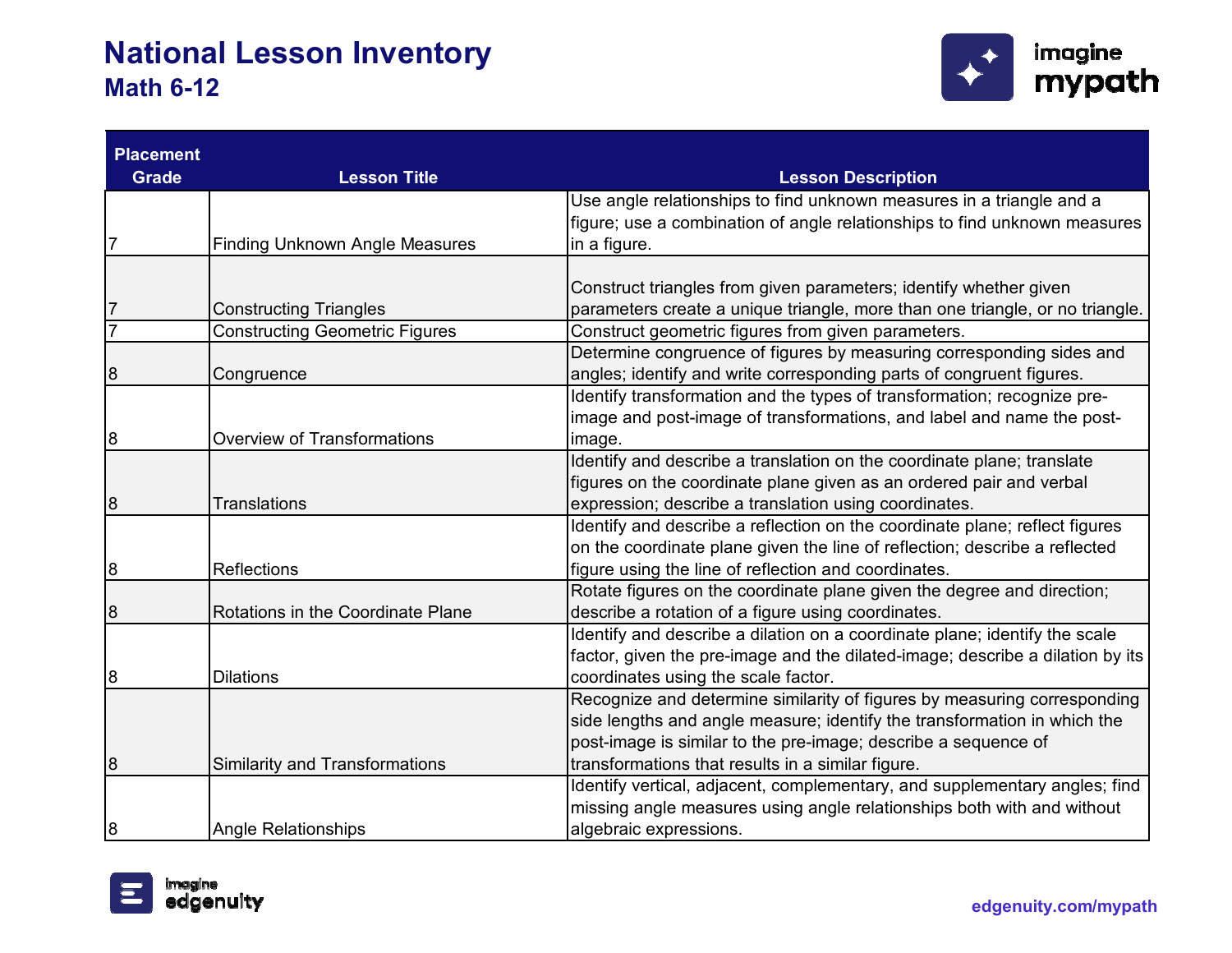

| <b>Placement</b> |                                           |                                                                                                                            |
|------------------|-------------------------------------------|----------------------------------------------------------------------------------------------------------------------------|
| <b>Grade</b>     | <b>Lesson Title</b>                       | <b>Lesson Description</b>                                                                                                  |
|                  |                                           |                                                                                                                            |
|                  |                                           | Determine angle relationships created by a transversal line crossing two                                                   |
| 8                | <b>Transversals</b>                       | non-parallel lines; find angle measures, and recognize congruent angles.                                                   |
|                  |                                           | Identify interior angles, exterior angles, alternate interior angles, and                                                  |
|                  |                                           | alternate exterior angles when a transversal crosses parallel lines; find                                                  |
|                  |                                           | missing measurements using angle relationships in a diagram of a                                                           |
| 8                | Parallel Lines Cut by a Transversal       | transversal crossing parallel lines.                                                                                       |
|                  |                                           | Investigate and confirm that the sum of interior angles of a triangle is 180                                               |
|                  |                                           | degrees by rearranging the angles to create a straight line; informally                                                    |
|                  |                                           | prove that this sum is 180 degrees using alternate interior angles;                                                        |
|                  |                                           | informally prove that this sum is 180 degrees when a triangle is created by                                                |
|                  |                                           | transversals crossing parallel lines using angle relationships,                                                            |
| 8                | Sum of Interior Angles of a Triangle      | corresponding angles, and congruence.                                                                                      |
|                  |                                           | Use angle relationships to establish facts about exterior angles of a                                                      |
|                  |                                           | triangle; determine angle measures of exterior angles of a triangle, and                                                   |
| 8                | <b>Exterior Angles of a Triangle</b>      | determine their sum.                                                                                                       |
|                  |                                           | Use algebra to find a missing angle measure of an interior angle of a                                                      |
|                  |                                           | triangle; find missing angle measures of interior and exterior angles of                                                   |
| 8                | Solving for Unknown Angles in Triangles   | triangles when involving transversals and parallel lines.                                                                  |
|                  |                                           | Identify the hypotenuse in right triangles presented with different                                                        |
| 8                | Exploring the Pythagorean Theorem         | orientations.                                                                                                              |
|                  |                                           | Given lengths of any two legs of a right triangle, find the length of the                                                  |
| 8                | Finding the Hypotenuse in Right Triangles | hypotenuse, including real-world problems.<br>Given the length of one leg and the hypotenuse of a right triangle, find the |
|                  |                                           | length of the other leg, including real-world problems; given the length of                                                |
|                  |                                           |                                                                                                                            |
|                  |                                           | the hypotenuse of an isosceles right triangle, find the length of the legs,                                                |
| 8                | Unknown Leg Lengths in Right Triangles    | including real-world problems.                                                                                             |
|                  |                                           | Plot vertices of a triangle on a coordinate plane; given a coordinate pair,                                                |
|                  |                                           | construct a right triangle on a coordinate grid with the right angle at the                                                |
| 8                | Finding Distance in the Coordinate Plane  | origin; calculate the distance from any given coordinate pair and the origin.                                              |
|                  |                                           |                                                                                                                            |

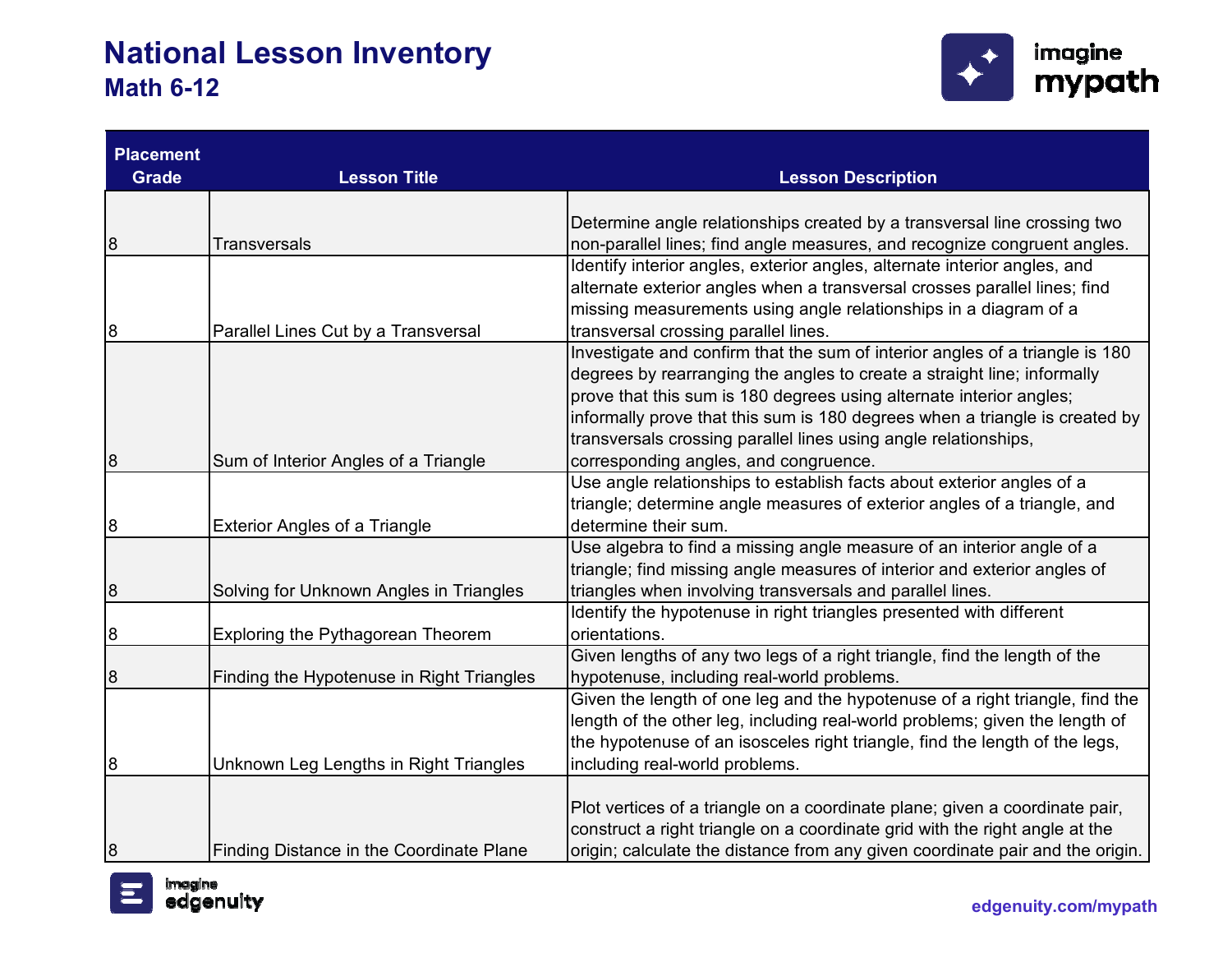

| <b>Placement</b> |                                                 |                                                                            |
|------------------|-------------------------------------------------|----------------------------------------------------------------------------|
| <b>Grade</b>     | <b>Lesson Title</b>                             | <b>Lesson Description</b>                                                  |
| 11, 12           | <b>Law of Sines</b>                             | Apply the law of sines to solve mathematical and real-world problems.      |
|                  |                                                 |                                                                            |
| 11, 12           | Law of Cosines                                  | Apply the law of cosines to solve mathematical and real-world problems.    |
|                  |                                                 | Solve area and perimeter problems using $A = 1/2$ absinC and Heron's       |
| 11, 12           | Area and Perimeter of Triangles                 | formula; derive the area formula $A = 1/2$ absinC.                         |
|                  |                                                 | <b>The Number System</b>                                                   |
|                  |                                                 | Divide a fraction by a whole number equal to the fraction's denominator in |
| $\overline{6}$   | Dividing a Fraction by a Whole Number           | real-world situations.                                                     |
| $\overline{6}$   | Using Visual Models in Fraction Division        | Use models to divide a whole number by a fraction.                         |
| $\frac{1}{10}$   | Dividing a Fraction by a Fraction               | Use models to divide a fraction by a fraction.                             |
|                  | Finding a Rule for Dividing Fractions           | Use the standard algorithm to divide fractions                             |
|                  | Fraction Division in the Real World             | Write and solve real-world problems using fraction division.               |
|                  |                                                 | Solve real-world problems using fraction multiplication and fraction       |
| $\overline{6}$   | <b>Fraction Multiplication and Division</b>     | division.                                                                  |
|                  |                                                 | Use positive and negative numbers to represent quantities in real-world    |
| 6                | Negative Numbers in Real-World Contexts         | contexts, and describe the meaning of zero in real-world contexts.         |
|                  |                                                 | Identify integers, and graph them on number lines; find the opposite of an |
| $\overline{6}$   | Integers on the Number Line                     | integer.                                                                   |
|                  |                                                 | Graph negative fractions on a number line; use a number line to compare    |
| $\vert 6$        | <b>Plotting Positive and Negative Fractions</b> | and order positive and negative fractions.                                 |
|                  |                                                 | Graph rational numbers on a number line; compare rational numbers using    |
| $\boldsymbol{6}$ | <b>Comparing Rational Numbers</b>               | symbols $=$ , $\le$ , and $\ge$ .                                          |
|                  |                                                 | Order rational numbers; write and interpret statements of comparison for   |
| 6                | <b>Ordering Rational Numbers</b>                | rational numbers in real-world contexts.                                   |
| $\overline{6}$   | <b>Absolute Value</b>                           | Define absolute value, and find the absolute value of an integer.          |
|                  |                                                 | Identify the parts of the coordinate plane; graph and name points in       |
| $\overline{6}$   | <b>The Coordinate Plane</b>                     | Quadrant I.                                                                |
|                  |                                                 | Graph and name points in all four quadrants; identify the quadrant a point |
| $\overline{6}$   | Plotting Points in the Four Quadrants           | lies in.                                                                   |

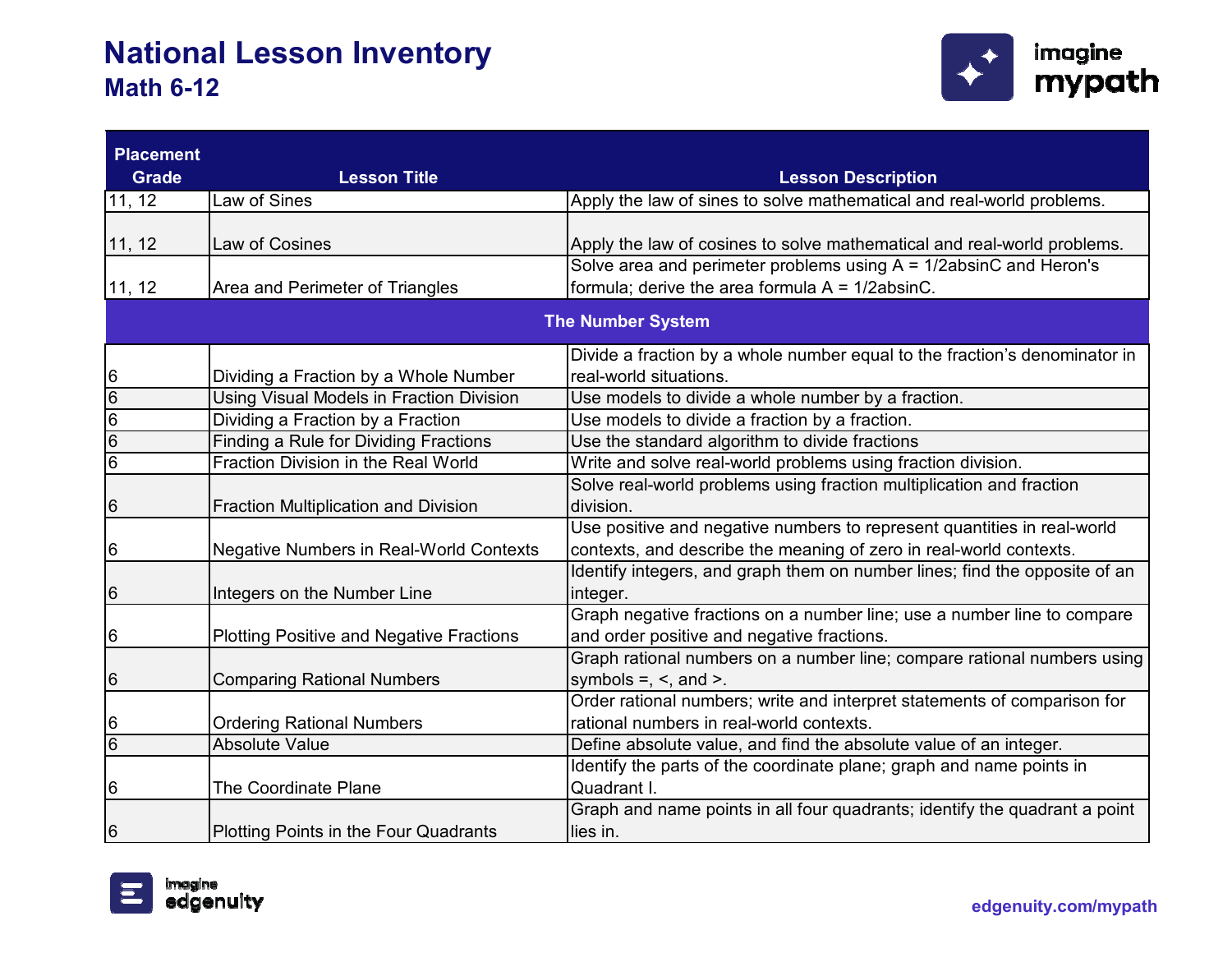

| <b>Placement</b> |                                         |                                                                              |
|------------------|-----------------------------------------|------------------------------------------------------------------------------|
| <b>Grade</b>     | <b>Lesson Title</b>                     | <b>Lesson Description</b>                                                    |
|                  |                                         | Find the distance between any two points and between two points in the       |
| 6                | Distance between Two Points             | same quadrant that have the same x- or y-coordinate.                         |
|                  |                                         | Apply associative and commutative properties of operations to simplify       |
|                  |                                         | expressions; apply the distributive property to rewrite and evaluate         |
| $\overline{7}$   | <b>Using Properties of Operations</b>   | expressions.                                                                 |
|                  |                                         | Use visual representations and apply properties of operations to add         |
| 7                | <b>Adding Integers</b>                  | integers, including real-world problems.                                     |
|                  |                                         | Use visual representations, additive inverse, and properties of operations   |
| $\overline{7}$   | <b>Subtracting Integers</b>             | to subtract integers, including real-world problems.                         |
|                  |                                         | Use visual representations, properties of operations, and rules of signed    |
| 7                | <b>Multiplying Integers</b>             | numbers to multiply integers, including real-world problems.                 |
|                  |                                         | Use visual representations, properties of operations, and rules of signed    |
| $\overline{7}$   | <b>Dividing Integers</b>                | numbers to divide integers, including real-world problems.                   |
|                  |                                         | Solve integer problems involving a variety of operations while applying the  |
| 7                | Operations with Integers                | properties of operations.                                                    |
|                  |                                         | Apply properties of operations to solve real-world and mathematical          |
|                  | Solving Problems Involving Integers     | problems involving more than one operation with integers.                    |
|                  |                                         | Represent positive and negative rational numbers on vertical number lines    |
|                  |                                         | and horizontal number lines; write a rational number as a decimal that       |
|                  |                                         | eventually terminates or repeats; describe real-world situations that can be |
|                  |                                         | represented by rational numbers, including where opposite quantities         |
| 7                | <b>Rational Numbers</b>                 | combine to make 0.                                                           |
|                  |                                         | Add and subtract rational numbers in fraction form, including with the use   |
| 7                | <b>Adding and Subtracting Fractions</b> | of visual representations.                                                   |
|                  |                                         | Multiply rational numbers in fraction form; use the rules of signed numbers  |
|                  |                                         | and properties of operations to multiply fractions; estimate products of     |
| 7                | <b>Multiplying Fractions</b>            | fractions.                                                                   |
|                  |                                         | Divide rational numbers in fraction form; use the rules of signed numbers    |
|                  |                                         | and properties of operations to divide fractions; estimate quotients of      |
| $\overline{7}$   | <b>Dividing Fractions</b>               | fractions.                                                                   |

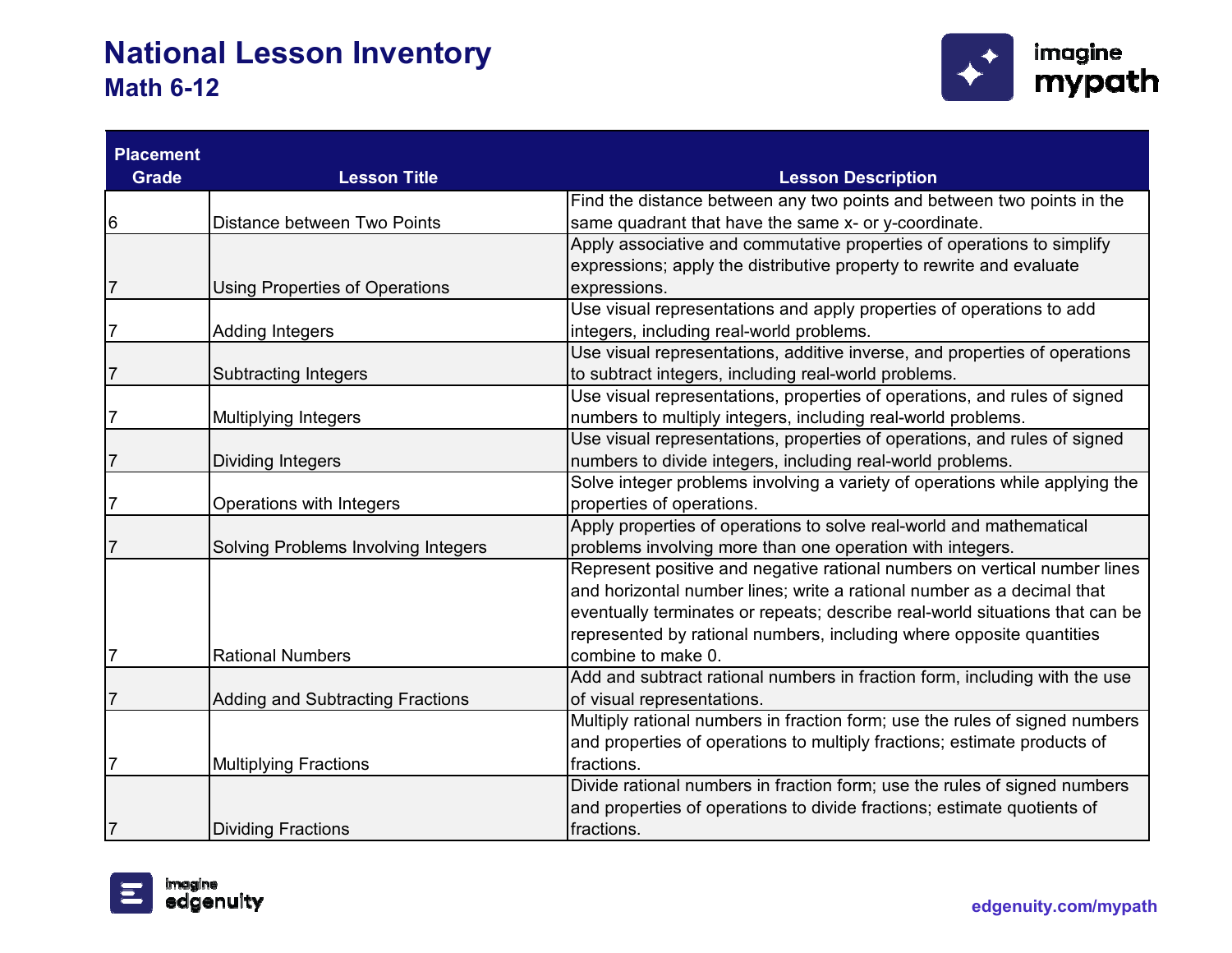

| <b>Placement</b><br><b>Grade</b> | <b>Lesson Title</b>                            | <b>Lesson Description</b>                                                                                    |
|----------------------------------|------------------------------------------------|--------------------------------------------------------------------------------------------------------------|
|                                  |                                                | Solve real-world and mathematical problems involving addition,                                               |
| 7                                |                                                | Solving Problems Involving Rational Numbers subtraction, multiplication, and division with rational numbers. |
|                                  |                                                | <b>Ratios &amp; Proportional Relationships</b>                                                               |
|                                  |                                                | Use models to represent relationships between quantities; describe ratio                                     |
| 6                                | Describing Part-to-Part Relationships          | relationships between two quantities using informal language.                                                |
| 6                                | <b>Using Ratio Notation</b>                    | Use the notation of ratio language to describe relationships between two<br>quantities.                      |
|                                  |                                                | Find missing values in a table using ratio reasoning; analyze patterns in a                                  |
| 6                                | <b>Equivalent Ratios</b>                       | table of equivalent ratios.                                                                                  |
| $\overline{6}$                   | <b>Understanding Unit Rates</b>                | Find unit rates.                                                                                             |
|                                  |                                                |                                                                                                              |
| 6                                | <b>Comparing Ratios</b>                        | Compare ratios in mathematical contexts, including using visual models.                                      |
| 6                                | Ratios in Real-World Situations                | Compare ratios in real-world contexts.                                                                       |
|                                  |                                                | Convert units of measurement (capacity, length, time, weight) in the                                         |
| 6                                | Measurements in the Customary System           | customary system, including real-world problems.                                                             |
|                                  |                                                | Convert metric units of measurement, including solving real-world                                            |
| 6                                | Measurements in the Metric System              | problems.                                                                                                    |
|                                  |                                                |                                                                                                              |
| 6                                | <b>Converting Measurements between Systems</b> | Convert measurement units between the customary and metric systems.                                          |
|                                  |                                                | Convert measures of speed within a system; find speed given distance                                         |
| 6                                | <b>Understanding Speed</b>                     | and time.                                                                                                    |
| 6                                | Unit Pricing                                   | Find unit prices, and use them to solve unit rate problems.                                                  |
|                                  |                                                | Solve problems involving percents of 100; use models to illustrate the                                       |
|                                  |                                                | meaning of percents; convert fractions to percents by finding an equivalent                                  |
| 6                                | <b>Understanding Percent</b>                   | fraction over 100.                                                                                           |
| 6                                | <b>Fraction-Decimal-Percent Equivalents</b>    | Find equivalent forms of fractions, decimals, and percents without models.                                   |

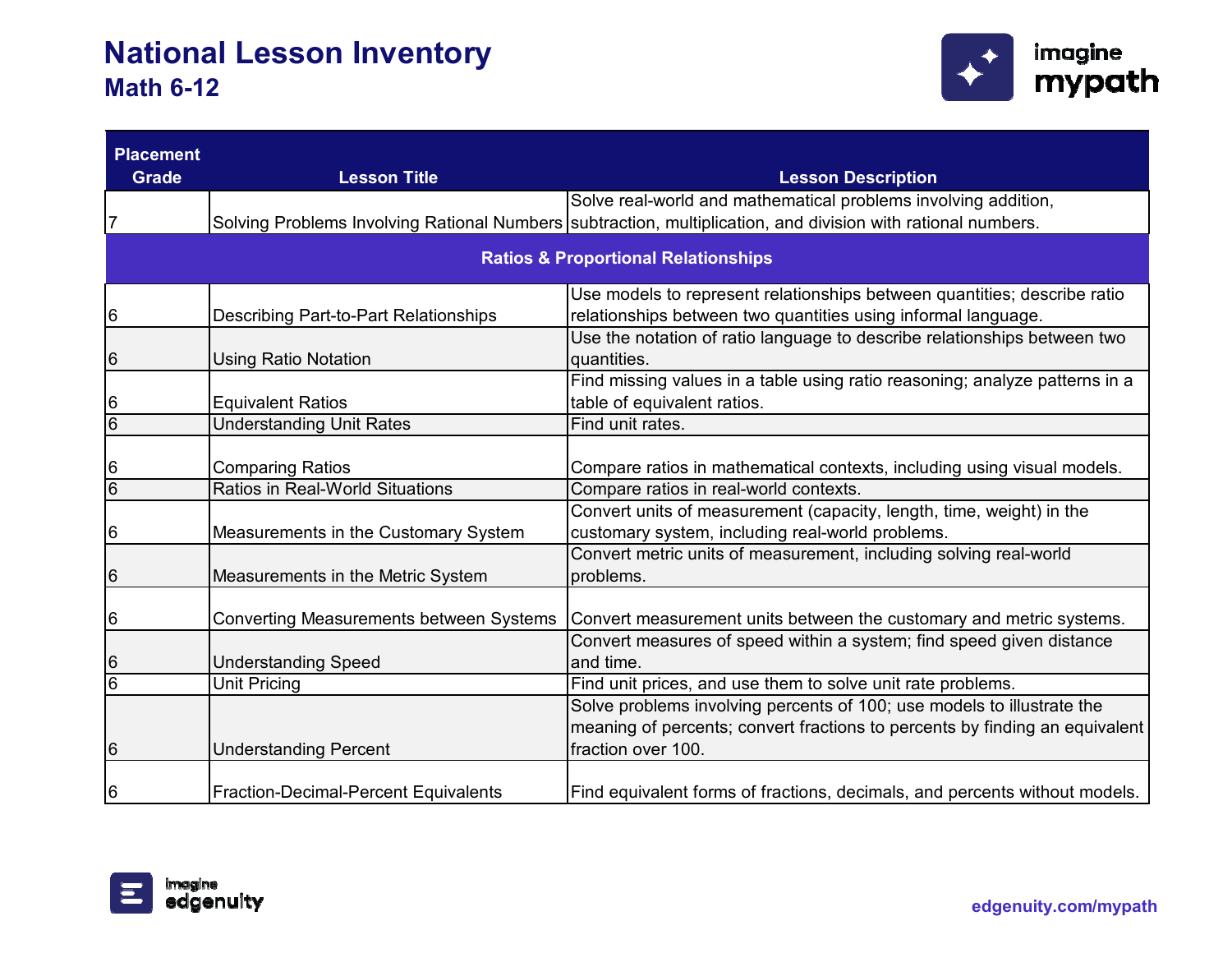

| <b>Placement</b> |                                                |                                                                                                                              |
|------------------|------------------------------------------------|------------------------------------------------------------------------------------------------------------------------------|
| <b>Grade</b>     | <b>Lesson Title</b>                            | <b>Lesson Description</b>                                                                                                    |
|                  |                                                | Find 10%, 25%, or 50% of a number by dividing by 10, 4, or 2, including                                                      |
|                  |                                                | real-world problems; find percentages by adding familiar parts, including                                                    |
| $6\phantom{.}6$  | <b>Finding Friendly Percentages</b>            | real-world problems.                                                                                                         |
| $\overline{6}$   | Using Multiplication to Find Percents          | Find a percent of a number using multiplication.                                                                             |
|                  |                                                | Represent percent problems using equivalent ratios; find the part of a                                                       |
| $6\phantom{.}6$  | Using Equivalent Ratios to Find Percents       | whole that is not a multiple of 100, given a percent.                                                                        |
|                  |                                                | Plot tables of equivalent ratios on the coordinate plane, and identify                                                       |
| $6\overline{6}$  | <b>Plotting Equivalent Ratios</b>              | patterns of the plots.                                                                                                       |
|                  |                                                | Analyze the graph of equivalent ratios plotted on the coordinate plane; use                                                  |
|                  |                                                | Analyzing Equivalent Ratios in the Coordinate the language of ratios to explain the graph of equivalent ratios in real-world |
| $6\phantom{1}6$  | Plane                                          | contexts.                                                                                                                    |
|                  |                                                | Use a given unit rate and proportional reasoning to complete a table and                                                     |
| $\overline{7}$   | <b>Unit Rates</b>                              | solve problems.                                                                                                              |
|                  |                                                | Find the constant of proportionality from verbal descriptions, tables,                                                       |
| 7                | <b>Finding a Constant of Proportionality</b>   | graphs, and diagrams.                                                                                                        |
|                  |                                                |                                                                                                                              |
|                  |                                                | Determine a unit rate from a real world context; apply unit rates to solve for                                               |
| 7                | <b>Applications of Unit Rates</b>              | an unknown in real world problems; use unit rates to make comparisons.                                                       |
|                  |                                                | Graph a proportional relationship from tables and from verbal descriptions;                                                  |
|                  |                                                | identify the meanings of points on the graph of a proportional relationship;                                                 |
| $\overline{7}$   | <b>Graphing Proportional Relationships</b>     | determine the characteristics of such a graph.                                                                               |
|                  |                                                | Analyze data in tables and graphs to determine if the given relationships                                                    |
|                  | <b>Identifying Proportional Relationships</b>  | are proportional.                                                                                                            |
|                  |                                                | Identify the constant of proportionality from an equation; translate between                                                 |
|                  |                                                | tables, graphs, and equations, and write an equation to represent a                                                          |
| $\overline{7}$   | <b>Equations of Proportional Relationships</b> | proportional relationship.                                                                                                   |
|                  |                                                | Write a proportion to represent a given relationship; solve proportion                                                       |
|                  |                                                | problems by using equivalent fractions, and solve those involving complex                                                    |
| $\overline{7}$   | Proportions                                    | fractions.                                                                                                                   |

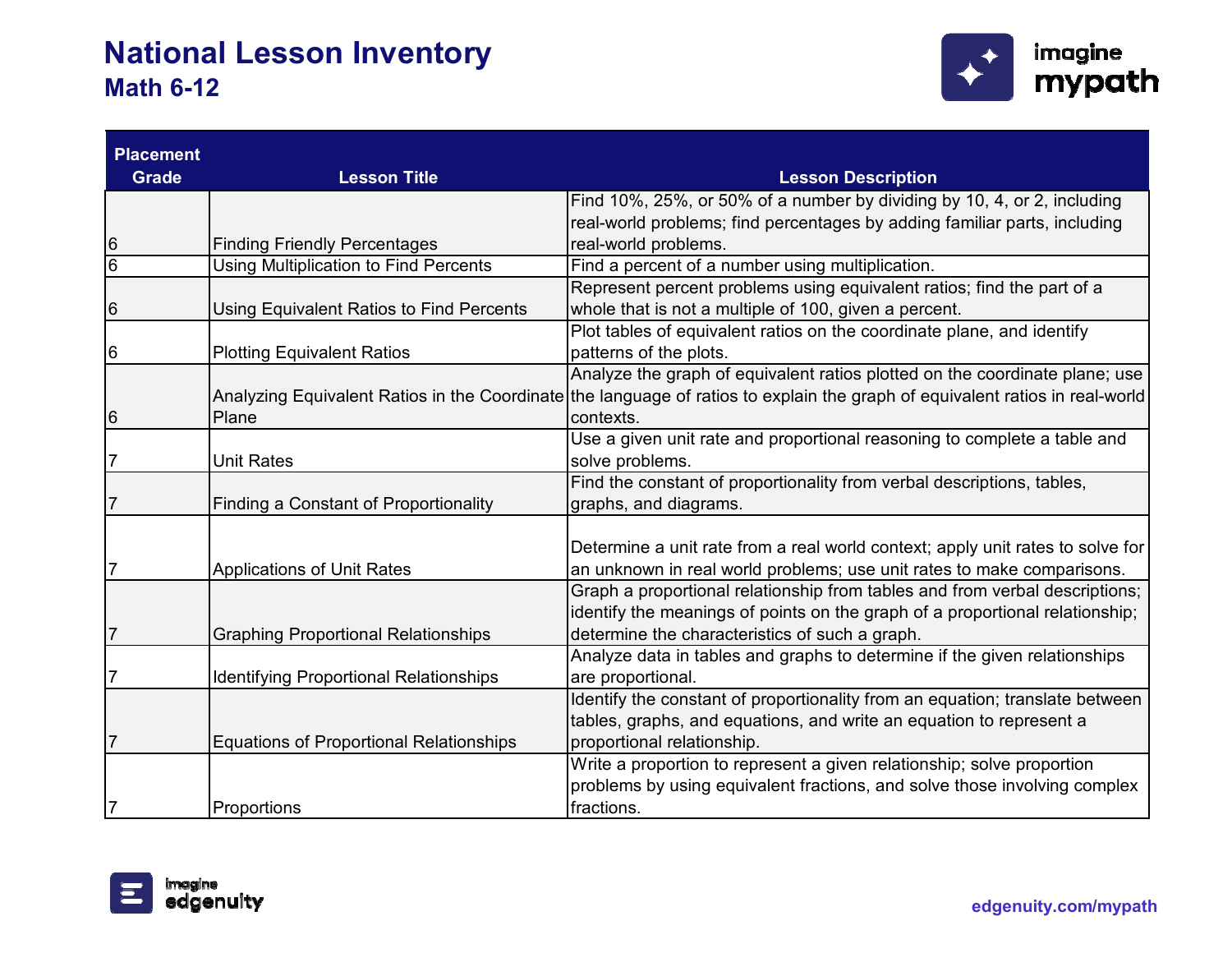

| <b>Placement</b> |                                 |                                                                                                                                                          |
|------------------|---------------------------------|----------------------------------------------------------------------------------------------------------------------------------------------------------|
| Grade            | <b>Lesson Title</b>             | <b>Lesson Description</b>                                                                                                                                |
|                  |                                 | Identify an equivalent percent, fraction, or decimal represented in multiple                                                                             |
|                  |                                 | forms; create diagrams to solve for a percent in real world problems; find<br>the percent of a number using the fractional or decimal equivalent form of |
|                  | <b>Introduction to Percents</b> | a percent to write an expression from a diagram.                                                                                                         |
|                  |                                 | Solve problems by finding the percent of a number, including amounts of                                                                                  |
|                  | Finding a Percent of a Number   | gratuity and tax, by using diagrams and expressions; find the percent of a<br>number when the percent is more than 100.                                  |
|                  |                                 |                                                                                                                                                          |
|                  |                                 | Solve for the total amount in gratuity, tax, or commission problems by                                                                                   |
|                  |                                 | using diagrams and expressions, understanding that it is a process of                                                                                    |
|                  |                                 | adding to the original amount; find the total, including discounts,                                                                                      |
|                  | Finding a Total Amount          | understanding that it is a process of subtracting from the original amount.                                                                              |
|                  |                                 | Find the original amount in real world percent problems involving gratuity,                                                                              |
|                  | Finding an Original Amount      | tax, commission, markup, discount, or markdown.                                                                                                          |
|                  |                                 | Find the percent change by using the ratio of change in quantity to original                                                                             |
|                  | Percent Increase and Decrease   | amount; use percent increase and decrease to solve real world problems.                                                                                  |
|                  |                                 | Solve multi-step percent problems involving tax, gratuity, commission,                                                                                   |
|                  | <b>Applications of Percent</b>  | markup, discount, and markdown.                                                                                                                          |
|                  | Scale Drawings and Area         | Compute areas of figures from scale drawings.                                                                                                            |

| <b>Expressions &amp; Equations</b> |                                              |                                                                            |
|------------------------------------|----------------------------------------------|----------------------------------------------------------------------------|
|                                    | Adding and Subtracting Decimals              | Add and subtract decimals.                                                 |
|                                    |                                              | Identify a number as prime or composite; represent a number as the         |
| 6                                  | <b>Prime Numbers and Prime Factorization</b> | product of its prime factors, using exponents to show repeated factors.    |
|                                    |                                              | Determine the greatest common factor and the least common multiple of      |
| 6                                  | <b>Factors and Multiples</b>                 | two numbers, including real-world problems.                                |
| 6                                  | The Distributive Property                    | Use the Distributive Property to generate equivalent expressions.          |
|                                    |                                              | Multiply decimals, and use a rule to place the decimal point in a product; |
| 6                                  | Using a Rule to Find Decimal Products        | use estimation to determine reasonableness.                                |

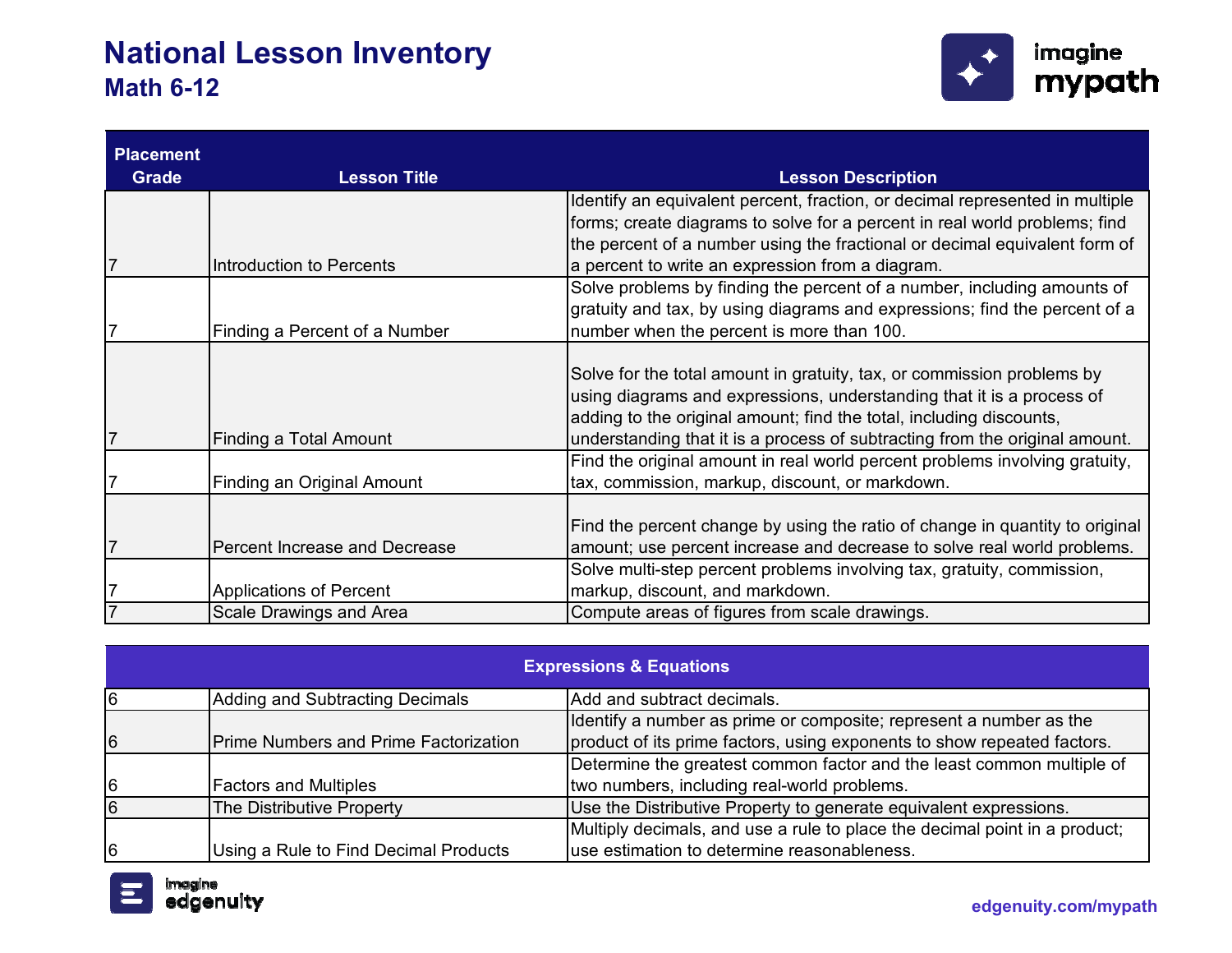

| <b>Placement</b> |                                                    |                                                                           |
|------------------|----------------------------------------------------|---------------------------------------------------------------------------|
| <b>Grade</b>     | <b>Lesson Title</b>                                | <b>Lesson Description</b>                                                 |
|                  |                                                    | Divide whole numbers with and without remainders, writing remainders as   |
| 6                | <b>Dividing Whole Numbers</b>                      | terminating or repeating decimals; includes real-world problems.          |
|                  |                                                    | Divide whole numbers by decimals, and divide decimals by decimals; use    |
| 6                | <b>Dividing Decimals</b>                           | estimation to determine reasonableness.                                   |
|                  |                                                    | Write numerical expressions without exponents and with whole number       |
|                  |                                                    | exponents; evaluate numerical expressions without exponents and with      |
| 6                | Numerical Expressions with Exponents               | exponents.                                                                |
|                  |                                                    | Represent addition or subtraction algebraic expressions using algebra     |
|                  |                                                    | tiles; use algebraic expressions to model real-world and mathematical     |
| 6                | <b>Expressions with Unknowns</b>                   | situations involving addition and subtraction.                            |
|                  |                                                    | Use algebraic expressions to model real-world and mathematical situations |
|                  |                                                    | involving multiplication and division; evaluate algebraic expressions     |
| 6                | <b>Writing and Evaluating Expressions</b>          | containing one operation.                                                 |
|                  |                                                    | Write algebraic expressions containing more than one operation, and use   |
| 6                | Expressions with More Than One Operation           | the Order of Operations to evaluate the same.                             |
|                  |                                                    | Write algebraic expressions containing more than one operation, with      |
| 6                | Expressions with and without Parentheses           | parentheses, and use the Order of Operations to evaluate the same.        |
| 6                | <b>Working with Formulas</b>                       | Evaluate scientific and mathematical formulas for given values.           |
|                  |                                                    | Generate equivalent expressions using the commutative and associative     |
|                  |                                                    | properties; use substitution to determine if two expressions without      |
| 6                | <b>Equivalent Expressions</b>                      | parentheses are equivalent.                                               |
|                  |                                                    | Generate equivalent expressions using the distributive property; use      |
|                  | <b>Equivalent Expressions and the Distributive</b> | substitution to determine if two expressions are equivalent expressions;  |
| 6                | Property                                           | may include parentheses.                                                  |
|                  |                                                    | Determine whether two expressions are equivalent, and explain why they    |
| 6                | <b>Determining Equivalent Expressions</b>          | are or are not equivalent.                                                |
|                  |                                                    | Use bar models and informal reasoning to solve for unknown quantities in  |
| 6                | <b>Finding Unknown Numbers</b>                     | simple one-step equations.                                                |
|                  |                                                    | Write equations to represent statements; determine if a number makes an   |
|                  |                                                    | equation true using substitution; explain the differences between         |
| 6                | <b>Writing Equations to Find Unknowns</b>          | equations and expressions.                                                |

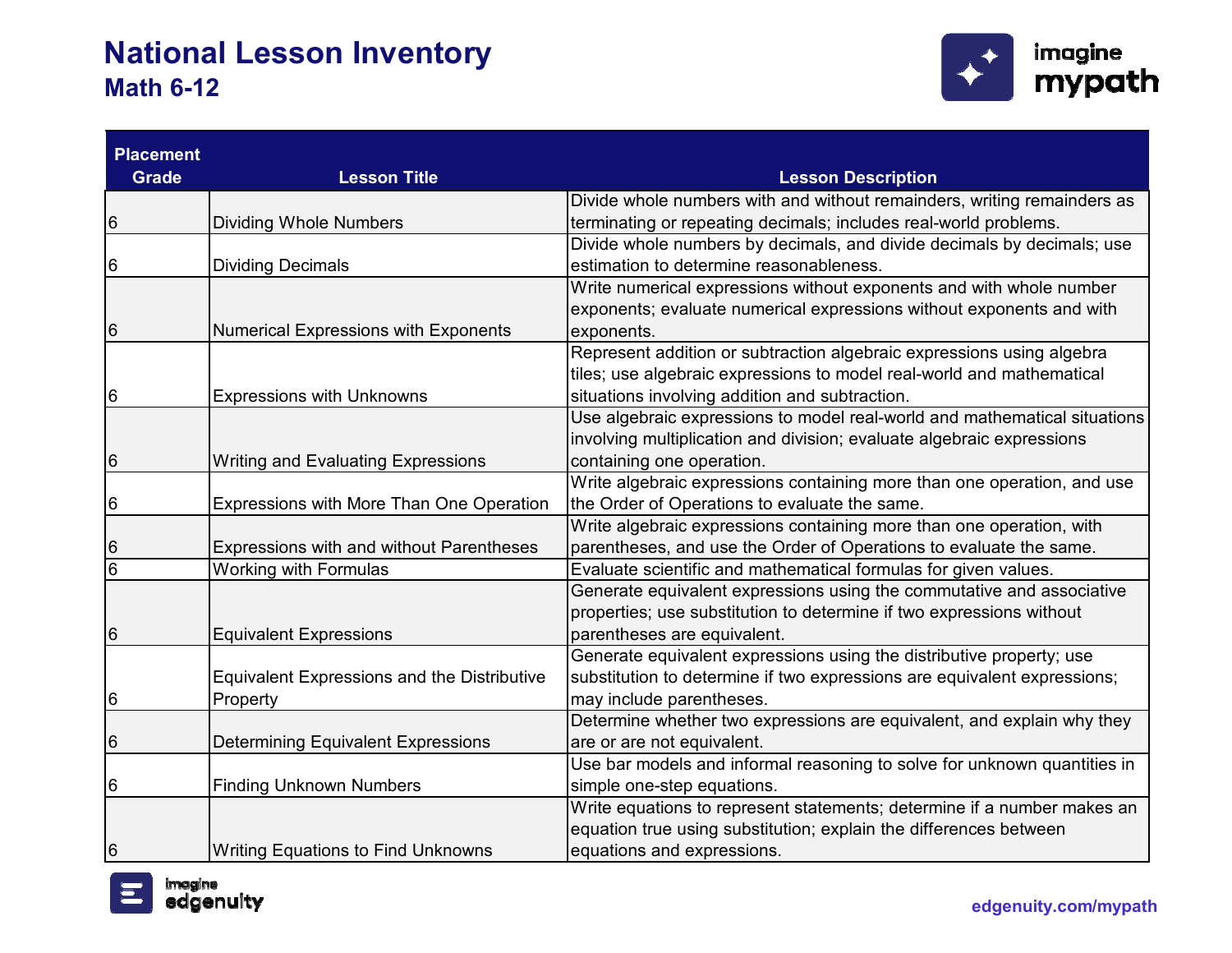

| <b>Placement</b>            |                                            |                                                                                 |
|-----------------------------|--------------------------------------------|---------------------------------------------------------------------------------|
| <b>Grade</b>                | <b>Lesson Title</b>                        | <b>Lesson Description</b>                                                       |
|                             | Solving One-Step Equations: Addition and   |                                                                                 |
| 6                           | Subtraction                                | Solve one-step addition and subtraction equations.                              |
|                             | Solving One-Step Equations: Multiplication |                                                                                 |
| $\,6$                       | and Division                               | Solve one-step multiplication and division equations.                           |
|                             |                                            | Model, write, and solve real-world problems using one-step variable             |
|                             | Modeling Real-World Problems with One-     | equations involving addition, subtraction, multiplication, and division of      |
| 6                           | <b>Step Equations</b>                      | nonnegative rational numbers.                                                   |
|                             |                                            | Write an inequality to represent a constraint or condition in a real-world or   |
|                             |                                            | mathematical problem; describe the set of numbers that make the                 |
|                             | <b>Writing Inequalities</b>                | inequality true; write real-world scenarios given one-step inequalities.        |
| $\frac{6}{6}$ $\frac{7}{7}$ | Graphing Inequalities on a Number Line     | Represent solutions of inequalities on number line diagrams.                    |
|                             | <b>Understanding Expressions</b>           | Identify the parts of an algebraic expression, and evaluate expressions.        |
|                             | <b>Writing and Evaluating Expressions</b>  | Write and evaluate expressions to represent real-world situations.              |
|                             |                                            | Simplify expressions using properties of operations and combining like          |
| $\frac{7}{7}$               | Using Properties to Simplify Expressions   | terms.                                                                          |
|                             | <b>Adding and Subtracting Expressions</b>  | Add and subtract algebraic expressions.                                         |
|                             |                                            | Use the distributive property to expand algebraic expressions; identify         |
| $\frac{7}{7}$               | <b>Expanding Expressions</b>               | equivalent expressions.                                                         |
|                             | <b>Factoring Expressions</b>               | Rewrite algebraic expressions by factoring.                                     |
|                             |                                            | Write equations from words, including those that represent real-world           |
|                             | <b>Writing Equations</b>                   | situations.                                                                     |
| $\frac{7}{7}$               | <b>Solving Two-Step Equations</b>          | Solve two-step equations in the real world, and interpret the result.           |
|                             | <b>Solving Multi-Step Equations</b>        | Solve multi-step equations in the real world, and interpret the result.         |
|                             |                                            | Write inequalities from words, and vice-versa, to represent real-world          |
| $\frac{7}{2}$               | <b>Writing Inequalities</b>                | situations.                                                                     |
|                             |                                            | Solve one-step addition and subtraction inequalities, including interpreting    |
| $\overline{7}$              | Addition and Subtraction Inequalities      | the result of solving real-world inequalities.                                  |
|                             |                                            | Solve one-step multiplication and division inequalities, including              |
| $\frac{7}{2}$               | Multiplication and Division Inequalities   | interpreting the result of solving real-world inequalities.                     |
|                             |                                            | Solve two-step inequalities, including interpreting the result of solving real- |
| $\overline{7}$              | Solving Two-Step Inequalities              | world inequalities.                                                             |

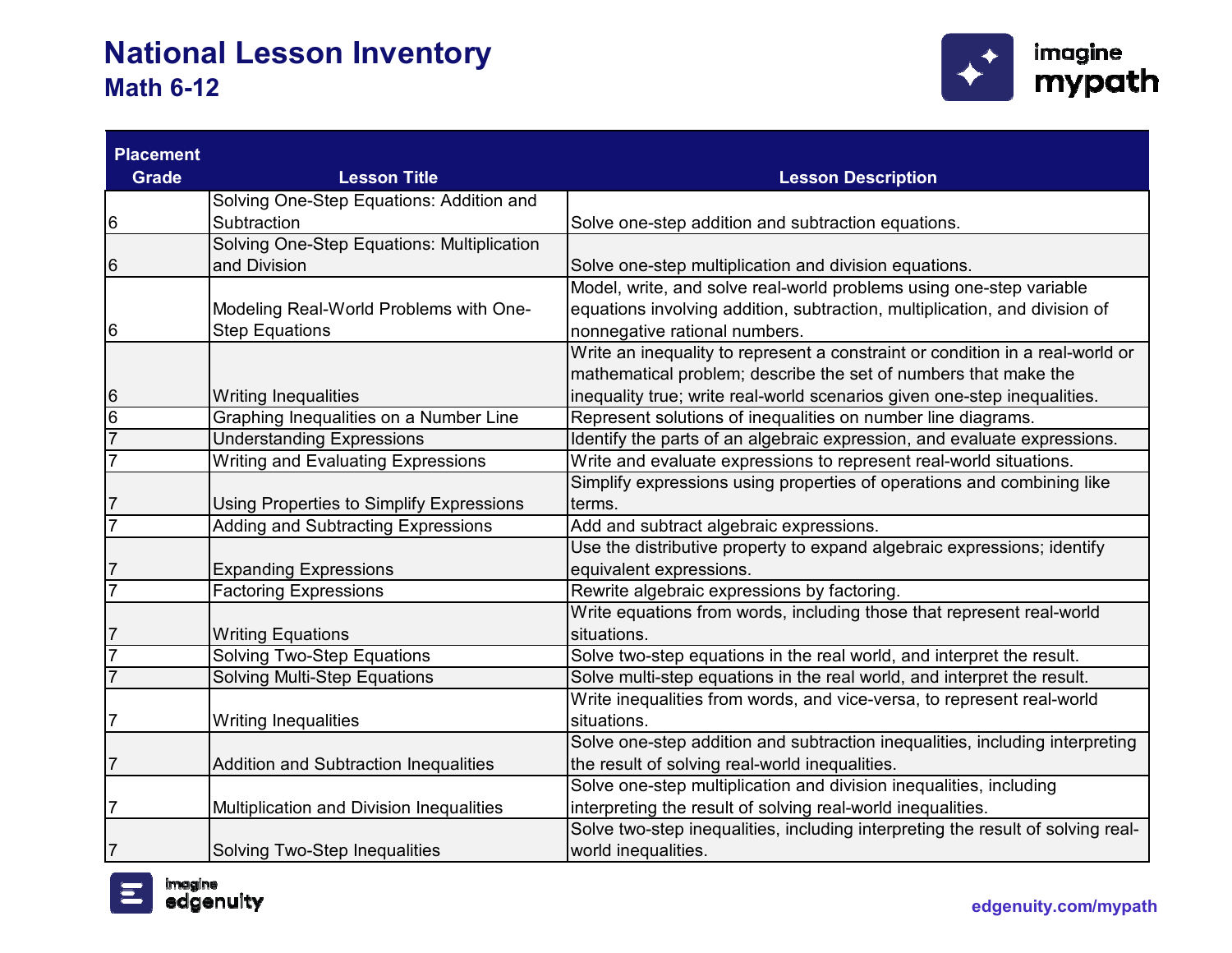

| <b>Placement</b> |                                              |                                                                              |
|------------------|----------------------------------------------|------------------------------------------------------------------------------|
| <b>Grade</b>     | <b>Lesson Title</b>                          | <b>Lesson Description</b>                                                    |
| 8                | Solving with the Distributive Property       | Solve one-variable linear equations using the distributive property.         |
|                  |                                              | Solve one-variable linear equations with rational numbers using properties   |
| 8                | Solving Equations with Rational Numbers      | of equality.                                                                 |
|                  |                                              | Use algebra tiles to model and solve one-variable equations with variables   |
| 8                | Modeling with Variables on Both Sides        | on both sides with and without using zero pairs.                             |
| $\overline{8}$   | Solving with Variables on Both Sides         | Solve equations with variables on both sides.                                |
|                  |                                              | Identify and solve equations that have one solution, infinitely many         |
| 8                | <b>Analyzing Solutions</b>                   | solutions, and no solution; write equations that have infinitely many        |
|                  |                                              | Determine if a given coordinate point is a solution to a system of linear    |
|                  |                                              | equations; identify the unique solution of a system of two linear equations  |
| 8                | <b>Exploring Systems of Linear Equations</b> | from a graph.                                                                |
|                  |                                              | Rewrite linear equations to slope-intercept form; graph linear systems on    |
|                  |                                              | the coordinate plane, and determine the solution of a linear system from     |
| 8                | Using Graphs to Solve Systems                | the graph.                                                                   |
|                  |                                              | Create systems of equations from mathematical problems; solve systems        |
| 8                | <b>Writing and Solving Systems</b>           | of two linear equations given at least one graph or table.                   |
| $\overline{8}$   | Using Substitution to Solve Systems          | Use substitution to solve a linear system.                                   |
| 8                | Using Addition to Solve Systems              | Use the linear combination method to solve linear systems.                   |
|                  |                                              | Multiply two equations to solve systems; use the linear combination          |
|                  |                                              | method to solve systems of linear equations after multiplying both           |
| 8                | Multiplying Two Equations to Solve Systems   | equations.                                                                   |
|                  |                                              | Write a system of linear equations to represent a real-world scenario; solve |
| 8                | Problem Solving with Systems                 | a real-world problem that can be modeled by such a system.                   |
| 8                | <b>Powers and Exponents</b>                  | Evaluate powers using fractional and negative bases.                         |
|                  |                                              | Evaluate powers of zero and negative exponents; simplify expressions of      |
| 8                | Zero and Negative Exponents                  | exponents of these types.                                                    |
|                  |                                              | Simplify and evaluate expressions of raising a power to a power of integer   |
| 8                | Raising a Power to a Power                   | exponents.                                                                   |
|                  |                                              | Simplify expressions using the rules of exponents; evaluate expressions      |
| 8                | <b>Evaluating Expressions with Exponents</b> | using substitution of the variables.                                         |

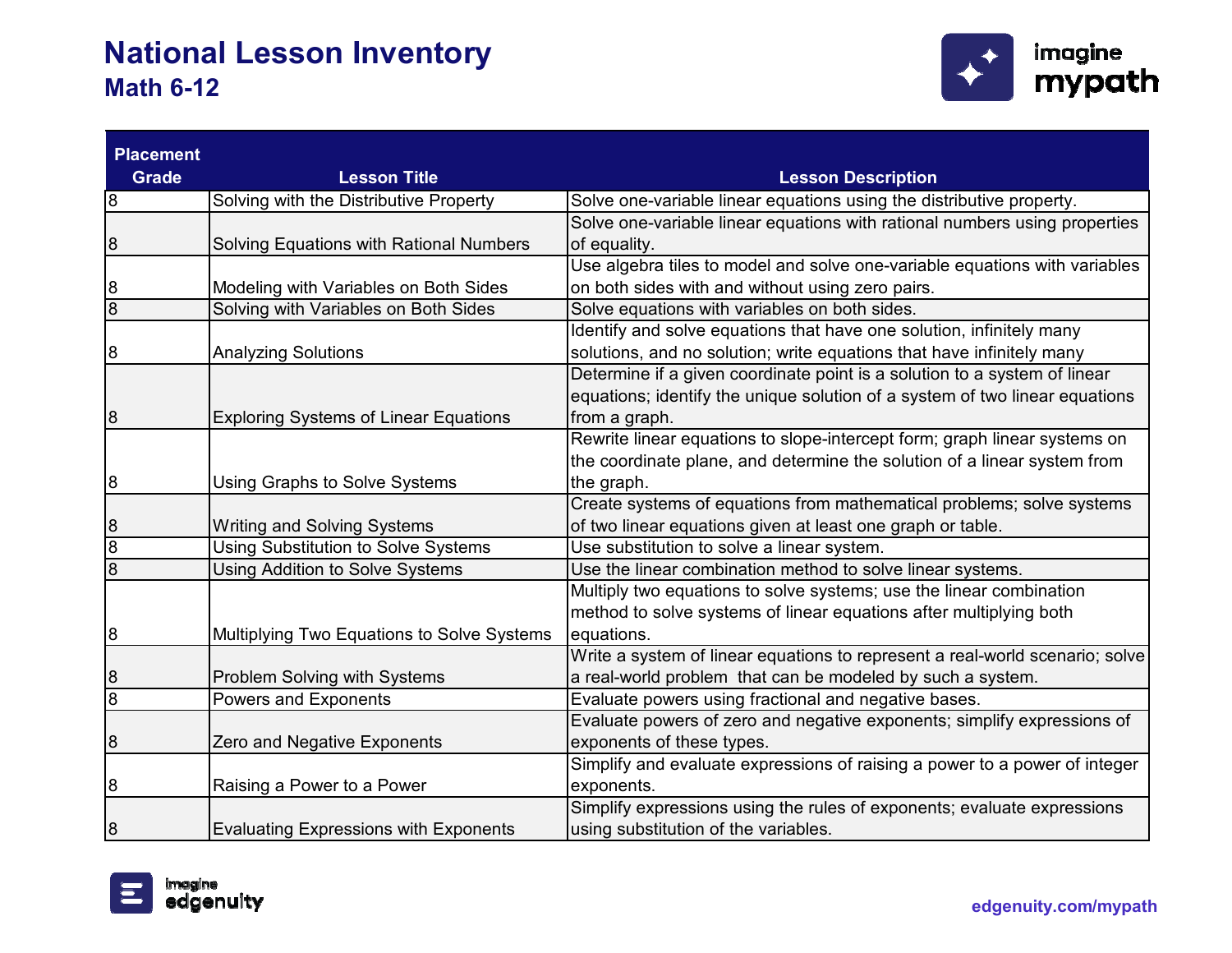

| <b>Placement</b><br><b>Grade</b> | <b>Lesson Title</b>                      | <b>Lesson Description</b>                                                       |
|----------------------------------|------------------------------------------|---------------------------------------------------------------------------------|
|                                  |                                          | Convert very small and very large numbers between scientific notation and       |
| 8                                | Introduction to Scientific Notation      | standard notation.                                                              |
|                                  |                                          | Evaluate products and quotients of scientific notation values; recognize        |
|                                  |                                          | scientific notation answers generated by technology, and identify the           |
|                                  |                                          | symbols associated with the value; identify proper units of measurement         |
| 8                                | Operations with Scientific Notation      | for quantities written in scientific notation.                                  |
|                                  |                                          | Simplify square roots of perfect and non-perfect squares; solve equations       |
| 8                                | <b>Solving Square Root Equations</b>     | of the for x squared equals p, where p is a whole number.                       |
|                                  |                                          | Simplify cube roots of perfect and non-perfect cubes; solve equations of        |
| 8                                | Solving Cube Root Equations              | the form x cubed equals p, where p is an integer.                               |
|                                  |                                          | <b>Functions</b>                                                                |
|                                  |                                          | Analyze qualitative graphs; interpret information given in a graph; create or   |
| 8                                | <b>Interpreting Graphs</b>               | describe a graph to model a situation.                                          |
|                                  |                                          | Identify functions from tables, graphs, and equations; determine if a real-     |
| 8                                | Introduction to Functions                | world situation describes a functional relationship.                            |
|                                  |                                          | Identify the domain and range of a function given as a table, a graph, and      |
|                                  |                                          | a set of ordered pairs; use function notation to describe and evaluate a        |
| 8                                | <b>Using Function Notation</b>           | function.                                                                       |
|                                  |                                          | Interpret rate of change from a graph and a table; differentiate functions as   |
| 8                                | <b>Linear vs. Nonlinear Functions</b>    | either linear or non-linear.                                                    |
|                                  |                                          | Analyze linear functions to find the rate of change and initial value;          |
|                                  |                                          | interpret the rate of change and initial value of a linear function in terms of |
| 8                                | <b>Constructing Linear Functions</b>     | the situation it models.                                                        |
|                                  |                                          | Determine the positive slope of a line from a table and a graph; compare        |
| 8                                | Rate of Change and Introduction to Slope | positive slopes in a real-world situation.                                      |
|                                  |                                          | Recognize the difference between positive slope, negative slope, no slope,      |
|                                  |                                          | and zero slope; determine the value of the slope of a line from a table and     |
| 8                                | <b>Exploring Slope</b>                   | a graph.                                                                        |

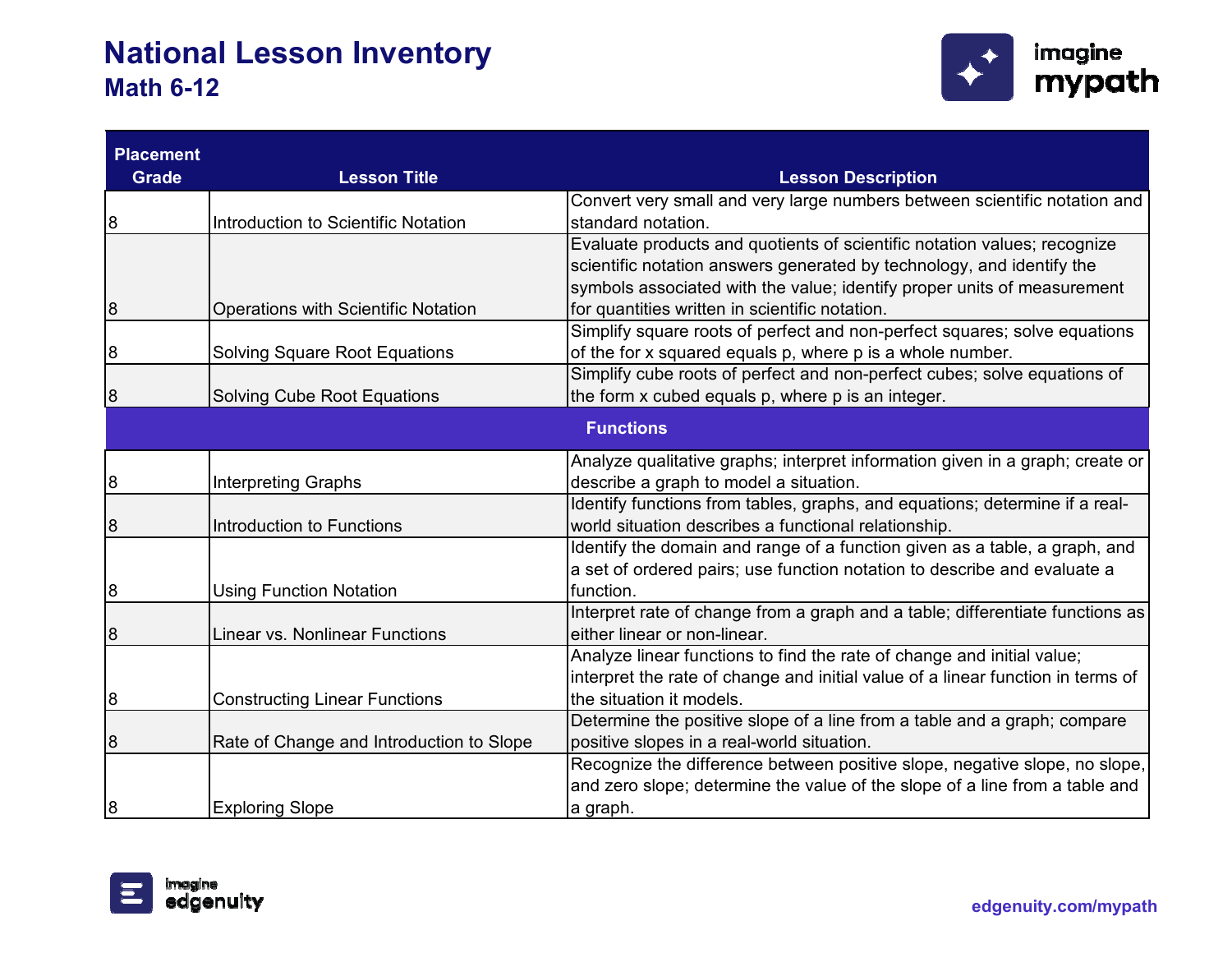

| <b>Placement</b> |                                           |                                                                               |
|------------------|-------------------------------------------|-------------------------------------------------------------------------------|
| <b>Grade</b>     | <b>Lesson Title</b>                       | <b>Lesson Description</b>                                                     |
|                  |                                           | Analyze a graph to determine slope and y-intercept; graph a linear function   |
|                  |                                           | using the slope and y-intercept; write a linear equation in slope-intercept   |
| 8                | Slope-Intercept Form                      | form given the slope and y-intercept.                                         |
|                  |                                           |                                                                               |
|                  |                                           | Analyze a linear graph to determine the intercepts; write linear equations in |
|                  |                                           | standard form to model real-world scenarios; determine and interpret the      |
| 8                | <b>Standard Form</b>                      | intercepts of a linear function from an equation in standard form.            |
| $\overline{8}$   | Writing Linear Equations Given Two Points | Write a linear equation in slope-intercept form given two points.             |
|                  |                                           | Determine what the slope and y-intercept are and what they represent in       |
|                  |                                           | real-world functional relationships; use real-world scenarios of linear       |
|                  |                                           | functions to write an equation in slope-intercept form; evaluate inputs and   |
| 8                | <b>Applying Linear Functions</b>          | outputs for linear equations in slope-intercept form.                         |
| $\overline{8}$   | Comparing Functions in the Real World     | Analyze real-world linear relationships in order to make comparisons.         |
|                  |                                           | Analyze a function represented by an equation, a table, and a graph to        |
|                  |                                           | determine the output when given the input, and vice versa; write the          |
| 9                | <b>Evaluating Functions</b>               | inverse of a given linear function.                                           |
|                  |                                           | Use the graph of a function to determine x- or y-intercepts, where the        |
|                  |                                           | function is positive or negative, any local maximum or minimum in a given     |
| 9                | <b>Analyzing Graphs</b>                   | interval, and end behavior.                                                   |
|                  |                                           | Given a table of values for a continuous function, make predictions about     |
|                  |                                           | the intercepts of the graph of the function, the end behavior of the graph of |
|                  |                                           | the function, where the function is positive or negative, where the function  |
|                  |                                           | is increasing or decreasing, and local maximum or minimum in a given          |
| 9                | <b>Analyzing Tables</b>                   | interval of the function.                                                     |
|                  |                                           | Classify a sequence as arithmetic or geometric; use a recursive rule to       |
| 9                | <b>Recognizing Patterns</b>               | calculate a term of a sequence; write a recursive rule for a sequence.        |
|                  |                                           | Calculate the rate of change of a function; determine the initial value of a  |
|                  |                                           | function; determine if a relationship is linear by analyzing the rate of      |
| 9                | <b>Introduction to Linear Functions</b>   | change.                                                                       |

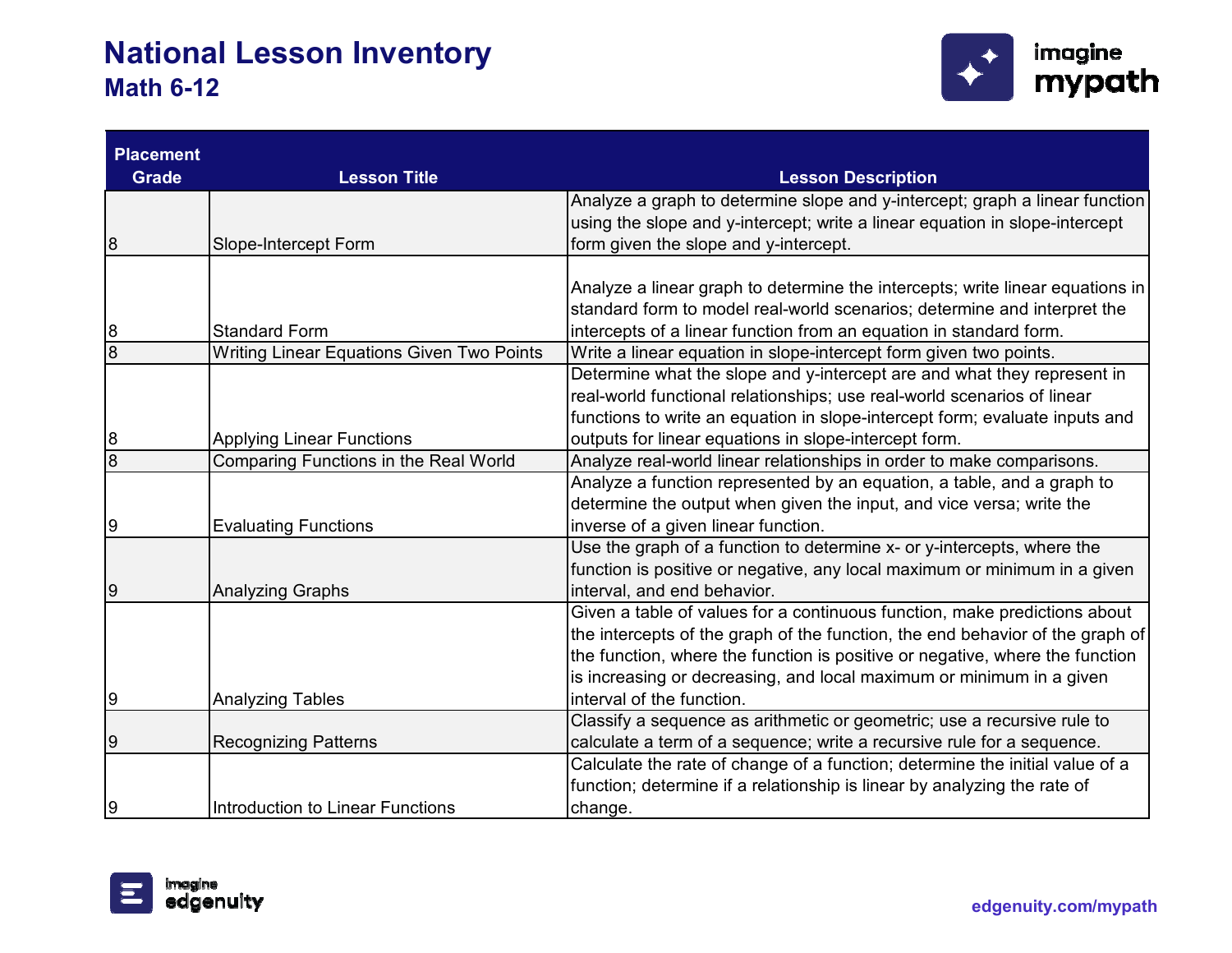

| <b>Placement</b> |                                                                 |                                                                                                                                                                                                                                                                                                                           |
|------------------|-----------------------------------------------------------------|---------------------------------------------------------------------------------------------------------------------------------------------------------------------------------------------------------------------------------------------------------------------------------------------------------------------------|
| <b>Grade</b>     | <b>Lesson Title</b>                                             | <b>Lesson Description</b>                                                                                                                                                                                                                                                                                                 |
| 9                | Slope of a Line                                                 | Determine the slope of a line from a graph, a table of values, and ordered<br>pairs; identify if the slope of a linear relationship is zero, positive, negative,<br>or undefined; interpret slope in the context of real-world scenarios.                                                                                 |
| 9                | Slope-Intercept Form of a Line                                  | Identify the slope and/or y-intercept of a linear function given in slope-<br>intercept form; graph a linear function given in slope-intercept form; write a<br>linear function, in slope-intercept form, from a graph and from a verbal<br>description or scenario.                                                      |
| $9\,$            | Point-Slope Form of a Line                                      | Identify the slope and/or y-intercept of a linear function given in point-slope<br>form, and graph the linear function; write the equation of a line given its<br>slope and a point on the line in point-slope form, and express the<br>relationship as a function.                                                       |
| 9                | <b>Writing Linear Equations</b>                                 | Use linear models to solve problems; write two-variable linear equations in<br>different forms using varying pieces of information about the relationships.                                                                                                                                                               |
| 9                | <b>Absolute Value Functions and Translations</b>                | Analyze key features of the absolute value function and its translations;<br>graph translations of the absolute value function.                                                                                                                                                                                           |
| 9                | Reflections and Dilations of Absolute Value<br><b>Functions</b> | Graph translations, reflections, and/or dilations of the absolute value<br>function; state the domain and range of reflections and dilations of the<br>absolute value function.                                                                                                                                           |
| 9                | <b>Exponential Growth Functions</b>                             | Graph an exponential growth function, and state its domain and range;<br>identify an exponential growth function given tables, graphs, and function<br>rules, determining the rate of change; write an exponential growth function<br>to model a real-world problem, pointing out constraints in the modeling<br>context. |
| 9                | <b>Exponential Decay Functions</b>                              | Graph an exponential decay function, and state its domain and range;<br>identify an exponential decay function given tables, graphs, and function<br>rules, determining the rate of change; write an exponential decay function<br>to model a real-world problem, pointing out constraints in the modeling<br>context.    |

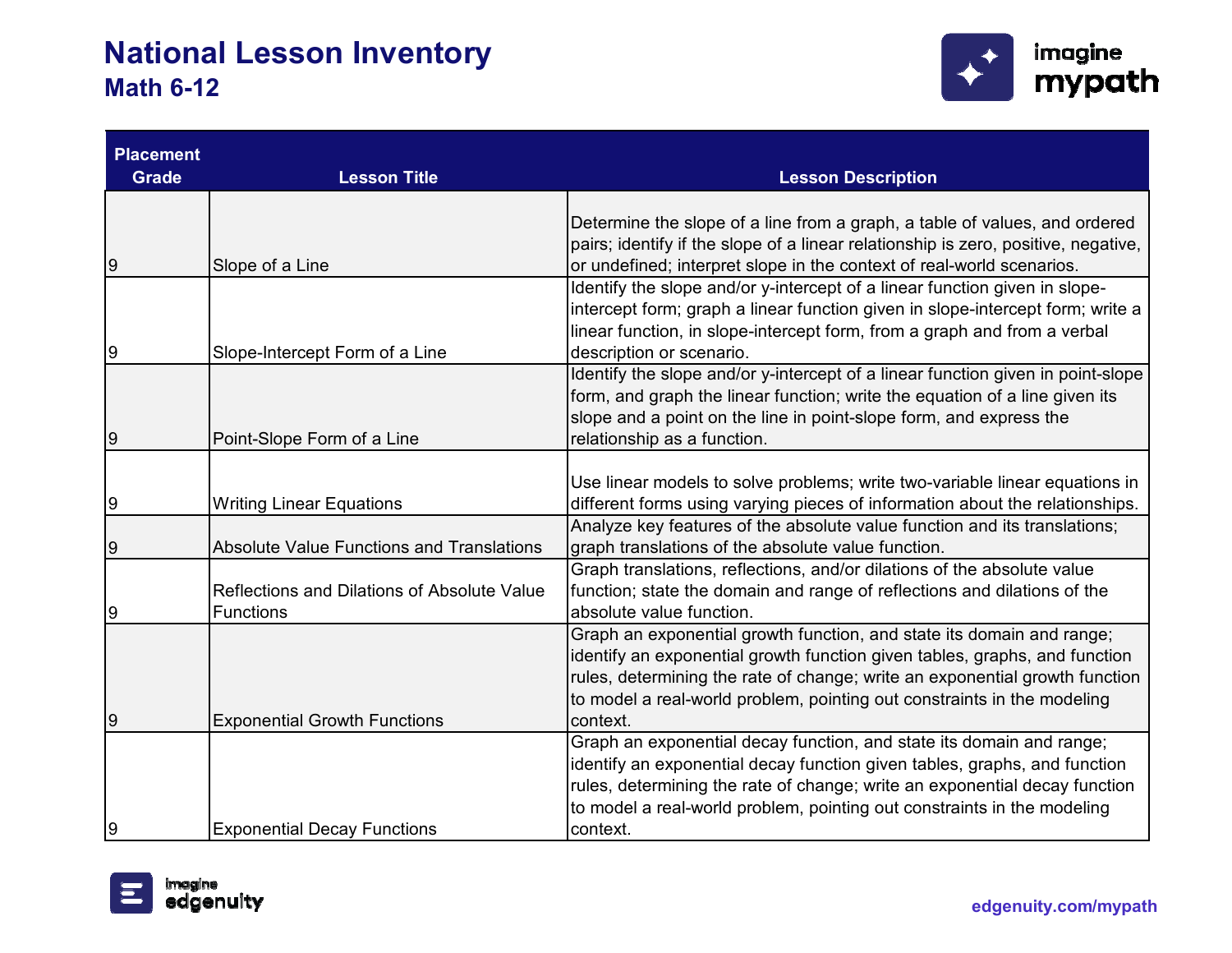

| <b>Placement</b> |                                               |                                                                               |
|------------------|-----------------------------------------------|-------------------------------------------------------------------------------|
| <b>Grade</b>     | <b>Lesson Title</b>                           | <b>Lesson Description</b>                                                     |
|                  |                                               | Determine the parameters and/or create an equation for a vertically dilated   |
|                  |                                               | exponential growth or decay function given a table, equation, or scenario;    |
|                  | Vertical Stretches and Shrinks of Exponential | match a graph, table, or scenario to an equation of a function of either type |
| 9                | Functions                                     | or vice versa.                                                                |
|                  |                                               | Graph reflections of exponential functions, and determine the domain          |
| 9                | <b>Reflections of Exponential Functions</b>   | and/or range of exponential functions reflected across an axis.               |
|                  |                                               | Graph and describe translations of exponential functions; analyze their key   |
| 9                | <b>Translations of Exponential Functions</b>  | aspects.                                                                      |
|                  |                                               |                                                                               |
|                  |                                               | Write recursive and explicit rules for geometric sequences using function     |
|                  |                                               | notation; graph and analyze geometric sequences as a special case of          |
| 9                | <b>Geometric Sequences</b>                    | exponential functions with the domain restricted to natural numbers.          |
|                  |                                               | Identify a quadratic function and values of the coefficients and constant     |
|                  |                                               | from the standard form; calculate the rate of change of a quadratic           |
|                  |                                               | function over an interval of its domain, and compare it to linear and         |
|                  |                                               | exponential functions; evaluate a quadratic function using tables, graphs,    |
| $9$              | Introduction to Quadratic Functions           | and equations.                                                                |
|                  |                                               | Graph a quadratic function given in standard form, and identify key           |
|                  |                                               | features from the graph; identify key features from the equation of a         |
| 9                | <b>Quadratic Functions: Standard Form</b>     | quadratic function given in standard form.                                    |
|                  |                                               | Graph a quadratic function given in vertex form; identify key features from   |
|                  |                                               | the graph of an equation of a quadratic function given in vertex form;        |
|                  |                                               | identify key features from the equation of a quadratic function given in      |
| $9\,$            | <b>Quadratic Functions: Vertex Form</b>       | vertex form.                                                                  |
|                  |                                               | Write and solve quadratic equations to model real-world scenarios,            |
|                  |                                               | estimating where appropriate and identifying solutions that are not viable in |
| 9                | <b>Modeling with Quadratic Equations</b>      | terms of the context.                                                         |
|                  |                                               | Determine if a data set shows a correlation and, if so, the type of           |
|                  |                                               | correlation; use technology to determine the line of best fit for a data set, |
|                  |                                               | and interpret the parameters of the model in context; use a line of best fit  |
| 9                | Line of Best Fit                              | to make a prediction.                                                         |

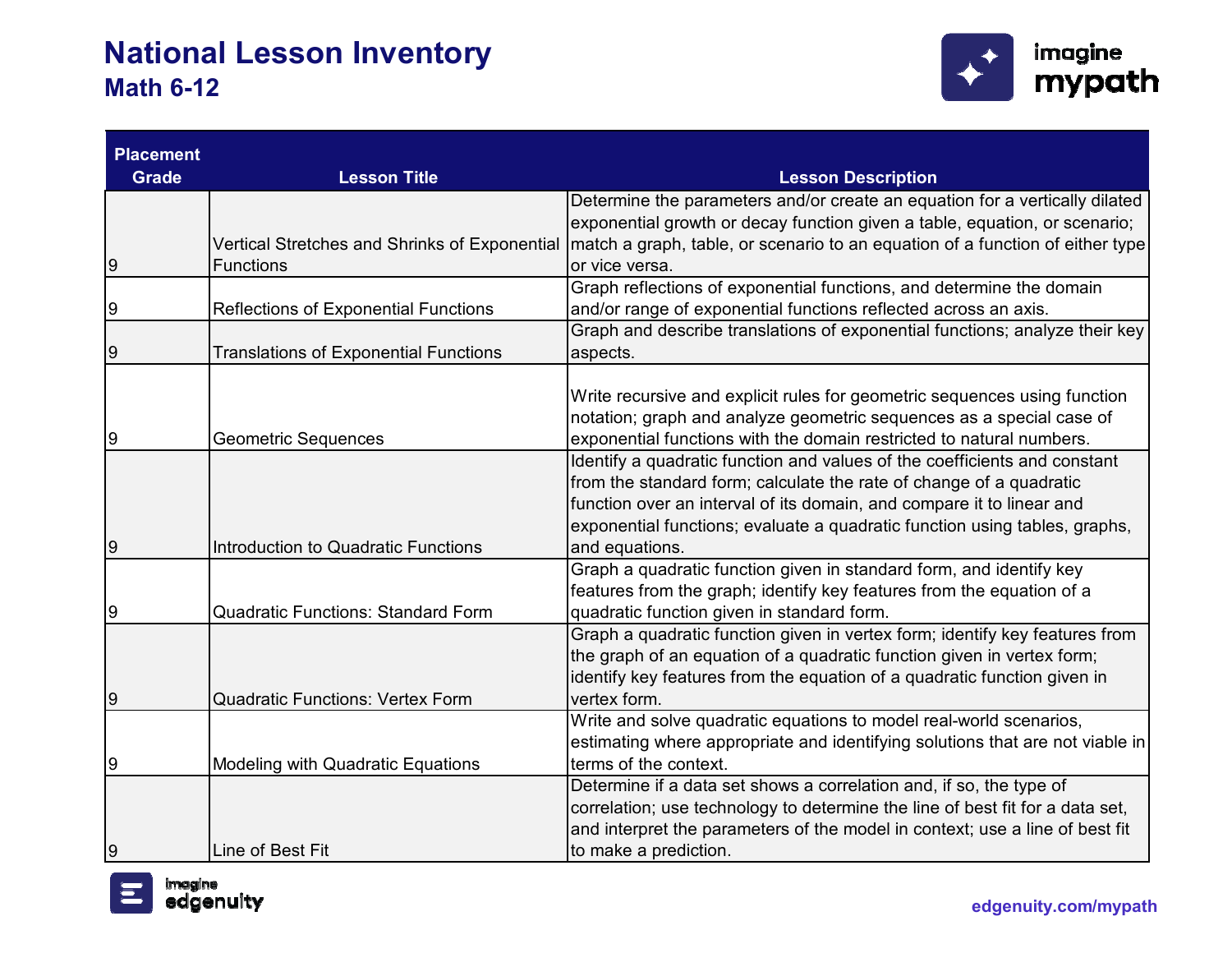

| <b>Placement</b> |                                       |                                                                              |
|------------------|---------------------------------------|------------------------------------------------------------------------------|
| <b>Grade</b>     | <b>Lesson Title</b>                   | <b>Lesson Description</b>                                                    |
|                  |                                       | Determine an exponential, quadratic, or linear model for a given data set    |
|                  |                                       | using technology; identify limitations of models in real-world contexts;     |
|                  |                                       | interpret the graph of a regression model in the context of the problem;     |
|                  |                                       | use a linear, quadratic, or exponential regression model to make a           |
| 9                | <b>Regression Models</b>              | prediction.                                                                  |
|                  |                                       | Use algebraic techniques to determine key features of a rational function;   |
| 11, 12           | <b>Graphs of Rational Functions</b>   | graph a rational function, and analyze its key features.                     |
|                  |                                       | Describe the key features of a polynomial function, and identify these       |
| 11, 12           | <b>Graphs of Polynomial Functions</b> | features from a given graph.                                                 |
| 11, 12           | <b>Graphing Polynomial Functions</b>  | Graph polynomial functions using key features.                               |
|                  |                                       | Describe the effect of one or more transformations on the graph of a         |
|                  |                                       | function; write the equation of a transformed function given its graph;      |
| 11, 12           | <b>Functions and Transformations</b>  | recognize even and odd functions.                                            |
|                  |                                       | Convert between radian and degree measure; evaluate trigonometric            |
|                  |                                       | functions, and use them to solve problems; use the unit circle to explain    |
| 11, 12           | Angles and Trigonometric Functions    | key features of the sine and cosine functions.                               |
| 11, 12           | Parabolas                             | Determine the equation of a parabola given the focus and directrix.          |
|                  |                                       | <b>Number and Quantity</b>                                                   |
|                  |                                       | Describe a quantitative relationship shown in a table and a graph,           |
|                  |                                       | including graphs without scales; interpret a graph given with or without a   |
| 9                | <b>Quantitative Reasoning</b>         | scale to determine the quantitative relationship it describes.               |
| $\overline{9}$   | <b>Dimensional Analysis</b>           | Use dimensional analysis to convert units and compare quantities.            |
|                  |                                       | Construct a table of values and/or a graph for a two-variable linear         |
|                  |                                       | equation that models a situation; identify solutions that are or are not     |
|                  |                                       | viable based on a given context; interpret graphs and rates by examining     |
|                  |                                       | the quantities represented by each axis; write a two-variable linear         |
|                  | Writing and Graphing Equations in Two | equation to model a quantitative relationship, describing the constraints of |
| 9                | Variables                             | the model based on the context.                                              |



**edgenuity.com/mypath**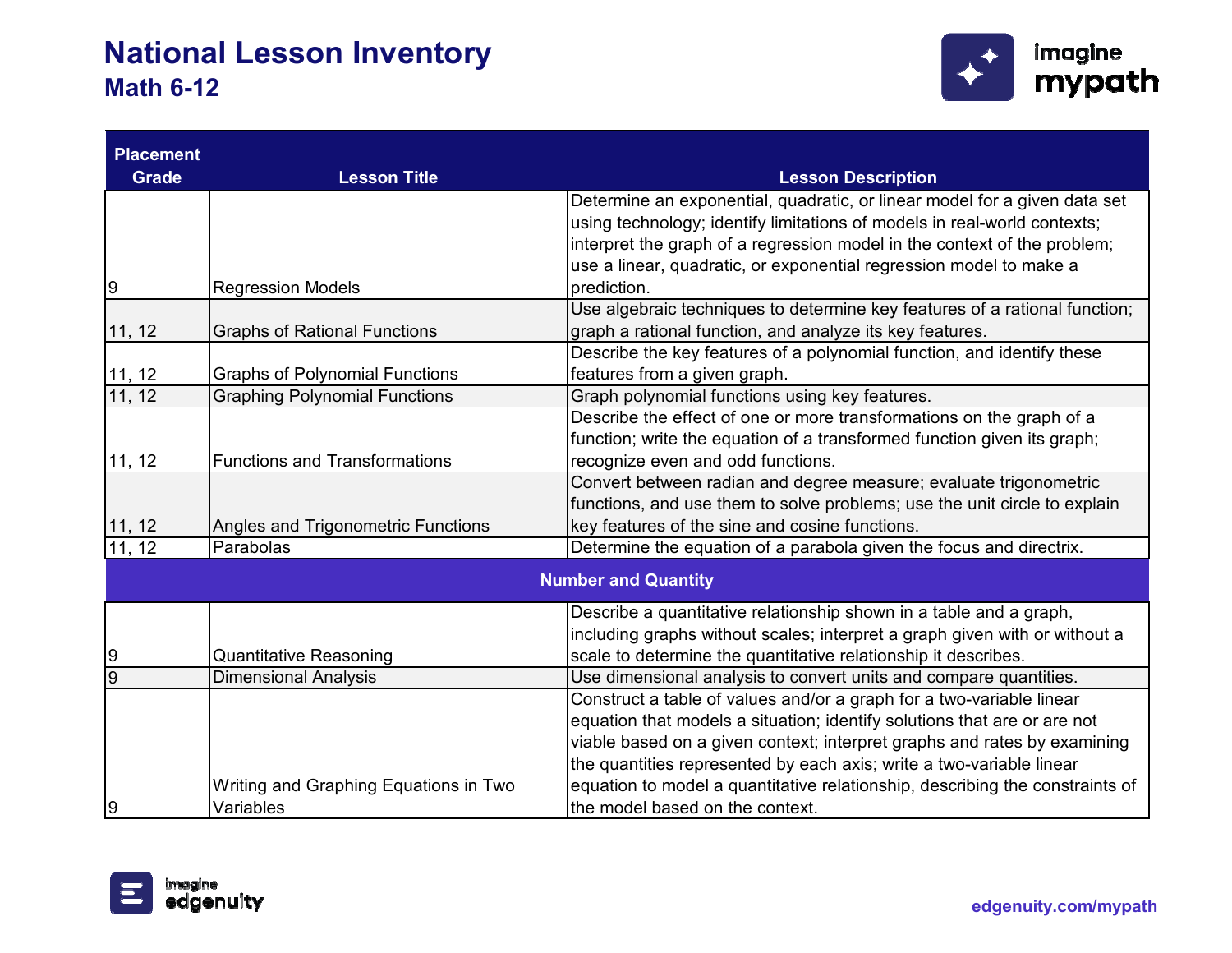

| <b>Placement</b>      |                                                                                                                     |                                                                                                                                                                                                                                                                                                                                                                                                                                                                                                                                                                         |
|-----------------------|---------------------------------------------------------------------------------------------------------------------|-------------------------------------------------------------------------------------------------------------------------------------------------------------------------------------------------------------------------------------------------------------------------------------------------------------------------------------------------------------------------------------------------------------------------------------------------------------------------------------------------------------------------------------------------------------------------|
| <b>Grade</b>          | <b>Lesson Title</b>                                                                                                 | <b>Lesson Description</b>                                                                                                                                                                                                                                                                                                                                                                                                                                                                                                                                               |
| 9<br>11, 12<br>11, 12 | <b>Exponential Functions with Radical Bases</b><br><b>Complex Numbers</b><br><b>Operations with Complex Numbers</b> | Simplify and evaluate exponential expressions having whole number<br>bases and fractional exponents; determine key aspects of an exponential<br>function having a radical base by rewriting it using exponent properties;<br>transform expressions in radical form to exponential form and vice versa.<br>Represent square roots of negative numbers as multiples of i and complex<br>numbers in the form $a + bi$ or in the complex plane; simplify powers of i<br>using their cyclic nature.<br>Perform addition, subtraction, and multiplication of complex numbers. |
|                       |                                                                                                                     | <b>Algebra</b>                                                                                                                                                                                                                                                                                                                                                                                                                                                                                                                                                          |
| 9                     | <b>Solving Mixture Problems</b>                                                                                     | Use a table to organize information given in mixture problems; write and<br>solve one-variable linear equations to model and solve mixture problems.                                                                                                                                                                                                                                                                                                                                                                                                                    |
| 9                     | <b>Solving Rate Problems</b>                                                                                        | Use a table to organize information given in time-distance-rate and work<br>problems; write and solve one-variable linear equations to model and solve<br>problems of these types.                                                                                                                                                                                                                                                                                                                                                                                      |
| 9                     | <b>Solving Absolute Value Equations</b>                                                                             | Create absolute value equations to model and solve problems; solve<br>absolute value equations, pointing out solutions that are or are not viable<br>in a modeling context.                                                                                                                                                                                                                                                                                                                                                                                             |
| 9                     | Introduction to Compound Inequalities                                                                               | Relate the solution set of a compound inequality to its graph; write<br>compound inequalities to model problems.                                                                                                                                                                                                                                                                                                                                                                                                                                                        |
| 9                     | Modeling with Systems of Linear Equations                                                                           | Create a system of linear equations to model a problem; interpret the<br>solution of a system of linear equations in a modeling context.                                                                                                                                                                                                                                                                                                                                                                                                                                |
| 9                     | <b>Graphing Two-Variable Linear Inequalities</b>                                                                    | Relate the graph of a two-variable linear inequality to its algebraic<br>representation.                                                                                                                                                                                                                                                                                                                                                                                                                                                                                |
| 9                     | Modeling with Two-Variable Linear<br>Inequalities                                                                   | Create a two-variable linear inequality to model a problem; interpret the<br>solutions of a two-variable linear inequality in a modeling context.                                                                                                                                                                                                                                                                                                                                                                                                                       |
| 9                     | Solving Systems of Linear Inequalities                                                                              | Determine a system of two-variable linear inequalities given a solution set;<br>graph a system of two-variable linear inequalities, and identify solutions of<br>such a system.                                                                                                                                                                                                                                                                                                                                                                                         |

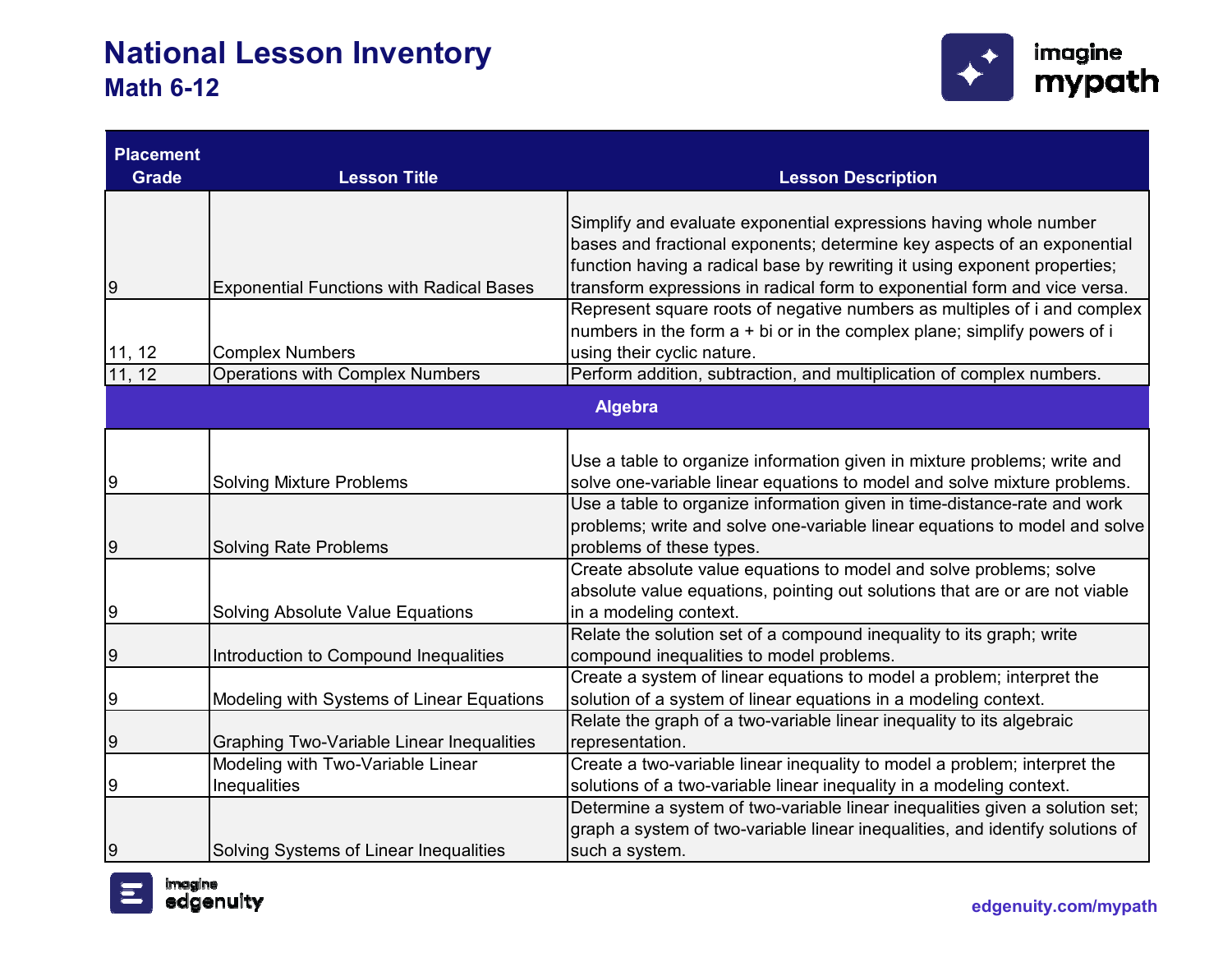

| <b>Placement</b> |                                                                                          |                                                                                  |
|------------------|------------------------------------------------------------------------------------------|----------------------------------------------------------------------------------|
| <b>Grade</b>     | <b>Lesson Title</b>                                                                      | <b>Lesson Description</b>                                                        |
|                  |                                                                                          | Identify a polynomial and its equivalent forms; classify a polynomial by         |
| Ι9               | Introduction to Polynomials                                                              | degree and/or number of terms.                                                   |
|                  |                                                                                          | Add and subtract polynomials; find and evaluate polynomial sums or               |
|                  |                                                                                          | differences that model real-world situations; determine the degree or            |
| 9                | <b>Adding and Subtracting Polynomials</b>                                                | number of terms in a polynomial sum or difference.                               |
|                  |                                                                                          | Multiply a binomial by a monomial and by a binomial using geometric              |
|                  |                                                                                          | models and algebraically; identify a product that results in the difference of   |
| $\overline{9}$   | Multiplying Monomials and Binomials                                                      | squares or a perfect square trinomial.                                           |
|                  | Multiplying Polynomials and Simplifying                                                  | Simplify polynomial expressions involving multiple operations; multiply a        |
| 9                | <b>Expressions</b>                                                                       | binomial by a trinomial algebraically and by using geometric models.             |
|                  |                                                                                          | Write a polynomial as the product of a monomial and polynomial having            |
|                  |                                                                                          | the same number of terms; determine the greatest common monomial                 |
| $\overline{9}$   | <b>Factoring Polynomials: GCF</b>                                                        | factor of two or more terms.                                                     |
|                  |                                                                                          | Factor a polynomial by double grouping, or indicate that the polynomial is       |
| 9                | <b>Factoring Polynomials: Double Grouping</b>                                            | prime.                                                                           |
|                  |                                                                                          | Determine if a trinomial with a leading coefficient of 1 and a positive          |
|                  |                                                                                          | constant is factorable, and, if so, write it in factored form; relate the        |
| 9                | Factoring Trinomials: a = 1                                                              | factorization to a geometric model.                                              |
|                  |                                                                                          | Determine if a trinomial with a leading coefficient of 1 and a negative          |
|                  |                                                                                          | constant is factorable, and, if so, write it in factored form; relate the        |
| 9                | Factoring Trinomials: a = 1 (Continued)                                                  | factorization to a geometric model.                                              |
|                  |                                                                                          | Determine if a trinomial with a leading coefficient greater than 1 is            |
|                  |                                                                                          | factorable, and, if so, write it in factored form; relate the factorization to a |
| 9                | Factoring Trinomials: a > 1                                                              | geometric model.                                                                 |
|                  |                                                                                          | Determine if a polynomial is factorable by recognizing that it is a difference   |
|                  |                                                                                          | of two squares and, if so, applying the identity; identify a monomial that is    |
| $\overline{9}$   | Factoring Polynomials: Difference of Squares a perfect square, and find the square root. |                                                                                  |
|                  |                                                                                          | Determine if a polynomial is factorable by recognizing that it is a sum or       |
|                  | <b>Factoring Polynomials: Sum and Difference</b>                                         | difference of two cubes and, if so, applying the identity; identify a            |
| $\overline{9}$   | of Cubes                                                                                 | monomial that is a perfect cube, and find the cube root.                         |

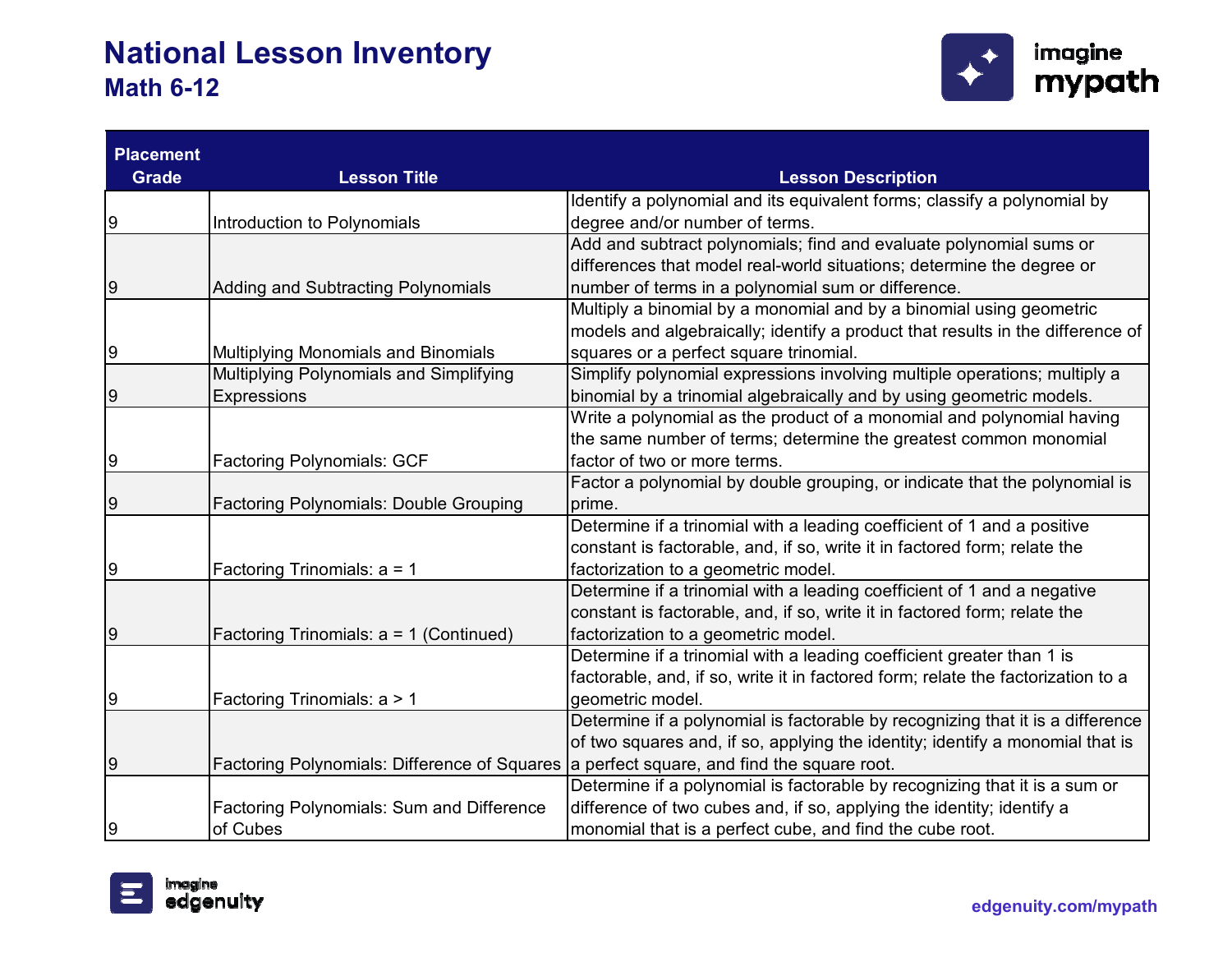

| <b>Placement</b> |                                                 |                                                                               |
|------------------|-------------------------------------------------|-------------------------------------------------------------------------------|
| <b>Grade</b>     | <b>Lesson Title</b>                             | <b>Lesson Description</b>                                                     |
|                  |                                                 | Analyze the structure of a polynomial to write it in completely factored      |
| 9                | <b>Factoring Polynomials Completely</b>         | form.                                                                         |
|                  |                                                 | Write quadratic functions given in standard form and with $a = 1$ into vertex |
|                  |                                                 | form by completing the square; relate the geometric model of completing       |
| 9                | <b>Completing the Square</b>                    | the square to the algebraic process.                                          |
|                  |                                                 | Write quadratic functions given in standard form into vertex form by          |
|                  |                                                 | completing the square; relate the parameters of a quadratic function in       |
| 9                | Completing the Square (Continued)               | vertex form to transformations of the graph $y = x$ squared.                  |
|                  | Solving Quadratic Equations: Zero Product       | Solve problems by factoring quadratic equations given in standard form;       |
| 9                | Property                                        | write quadratic equations given rational solutions.                           |
|                  |                                                 | Solve problems by rewriting quadratic equations in standard form and          |
|                  |                                                 | factoring, pointing out the solutions that are viable or not viable in a      |
| 9                | <b>Solving Quadratic Equations: Factoring</b>   | modeling context; write a quadratic equation that models a scenario.          |
|                  | <b>Solving Quadratic Equations: Square Root</b> |                                                                               |
| 9                | Property                                        | Use the square root property to solve quadratic equations.                    |
|                  | Solving Quadratic Equations: Completing the     | Solve a quadratic equation whose leading coefficient is 1 by completing       |
| $\overline{9}$   | Square                                          | the square.                                                                   |
|                  | Solving Quadratic Equations: Completing the     | Solve a quadratic equation whose leading coefficient is greater than 1 by     |
| 9                | Square (Continued)                              | completing the square.                                                        |
|                  |                                                 | Determine the values of a, b, and c from a given quadratic equation in        |
|                  |                                                 | standard form; recognize an expression that uses the quadratic formula to     |
|                  |                                                 | find the solutions of a quadratic equation; determine the value of the        |
| $\overline{9}$   | Introduction to the Quadratic Formula           | discriminant of a quadratic equation.                                         |
|                  |                                                 | Solve a quadratic equation using the quadratic formula; determine the         |
|                  | Solving Quadratic Equations: Quadratic          | number of real zeros of a quadratic function by finding the values of a, b,   |
| 9                | Formula                                         | and c and then calculating the discriminant.                                  |
|                  | Solving Exponential Equations by Rewriting      |                                                                               |
| 11, 12           | the Base                                        | Solve exponential equations by rewriting bases.                               |
|                  |                                                 | Evaluate and solve logarithmic expressions by converting between              |
| 11, 12           | <b>Evaluating Logarithmic Expressions</b>       | logarithmic and exponential forms.                                            |

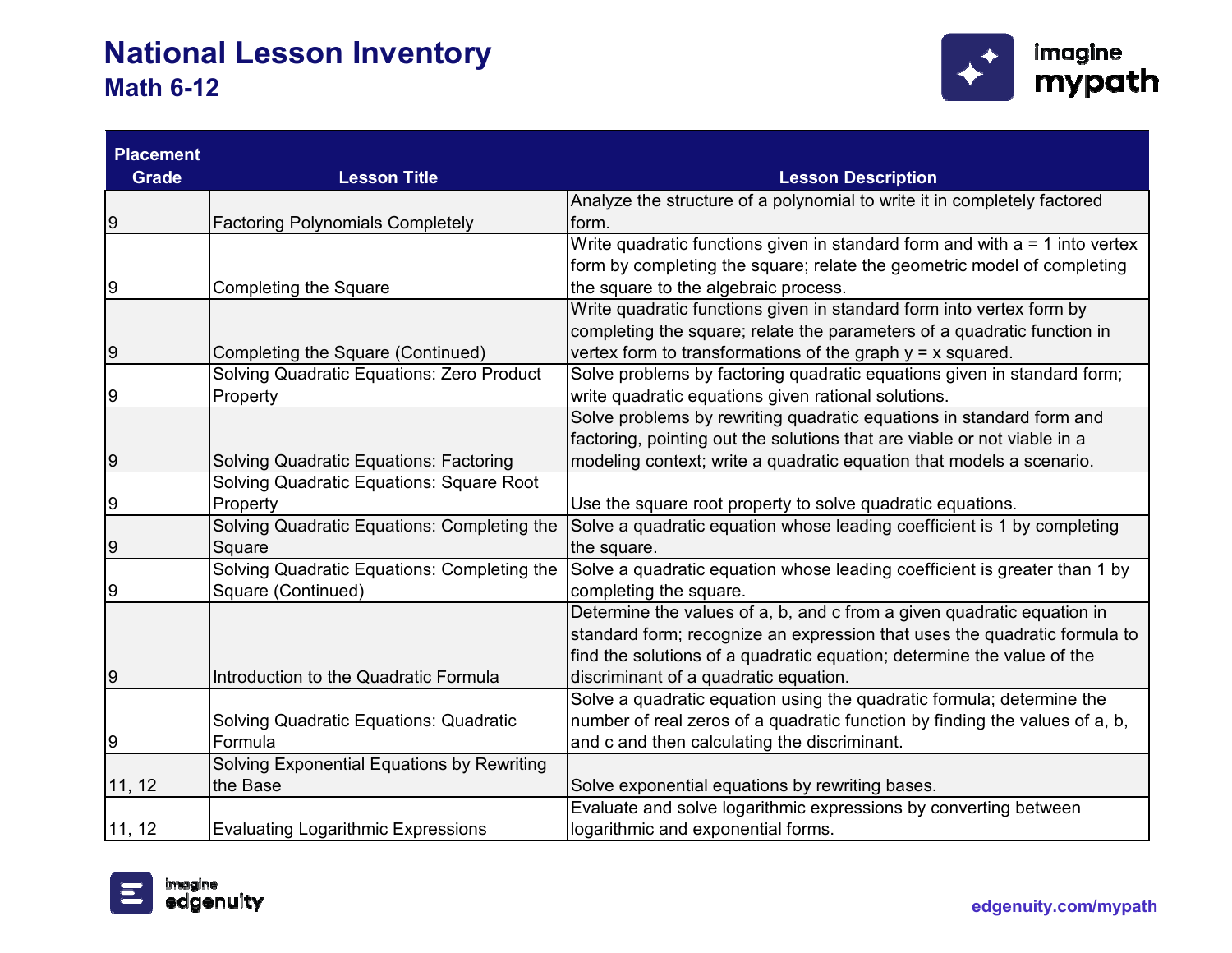

| <b>Placement</b> |                                                  |                                                                            |
|------------------|--------------------------------------------------|----------------------------------------------------------------------------|
| <b>Grade</b>     | <b>Lesson Title</b>                              | <b>Lesson Description</b>                                                  |
|                  |                                                  | Expand, simplify, and evaluate logarithmic expressions using properties of |
| 11, 12           | Properties of Logarithms                         | logarithms.                                                                |
|                  | Solving Equations Using Properites of            | Apply properties of logarithms to solve logarithmic equations; determine   |
| 11, 12           | Logarithms                                       | extraneous solutions of the equations.                                     |
|                  |                                                  |                                                                            |
|                  |                                                  | Analyze exponential and logarithmic functions in base e to determine key   |
|                  |                                                  | features of the graph; apply properties of logarithms and exponents to     |
|                  |                                                  | solve exponential and logarithmic equations having base e; determine the   |
| 11, 12           | Base e                                           | domain and range of exponential and logarithmic functions in base e.       |
|                  | Solving Exponential and Logarithmic              | Solve exponential and logarithmic equations using inverses, properties,    |
| 11, 12           | Equations                                        | and algorithms.                                                            |
| 11, 12           | <b>Factoring Polynomials Completely</b>          | Analyze polynomial expressions to factor them completely.                  |
|                  |                                                  | Evaluate a summation by expanding it; convert between series in            |
| 11, 12           | <b>Summation Notation</b>                        | summation notation and expanded form.                                      |
| 11, 12           | <b>Summation Properties and Rules</b>            | Use summation properties and rules to evaluate sums.                       |
|                  |                                                  |                                                                            |
| 11, 12           | <b>Finite Geometric Series</b>                   | Solve problems using the formula for the sum of a finite geometric series. |
|                  | Synthetic Division and the Remainder             | Apply the remainder theorem; use synthetic division to divide a polynomial |
| 11, 12           | Theorem                                          | by a linear factor.                                                        |
|                  |                                                  | Use long division to find quotients of polynomials; use inverse operations |
| 11, 12           | Division of Polynomials                          | to check the result of polynomial division.                                |
|                  |                                                  | Use the binomial theorem to expand binomials and to find a specific term   |
| 11, 12           | <b>The Binomial Theorem</b>                      | in an expansion.                                                           |
|                  |                                                  |                                                                            |
|                  |                                                  | Determine the roots of and factor a polynomial function; use the rational  |
| 11, 12           | <b>Rational Roots Theorem</b>                    | root theorem to determine possible roots of a polynomial function.         |
|                  |                                                  | Use the complex conjugate theorem to factor and solve polynomial           |
|                  |                                                  | equations, and apply the fundamental theorem of algebra to determine the   |
| 11, 12           | <b>Fundamental Theorem of Algebra</b>            | number of roots of a polynomial function.                                  |
|                  |                                                  |                                                                            |
| 11, 12           | <b>Writing Poly Functions from Complex Roots</b> | Write polynomial functions from complex roots.                             |

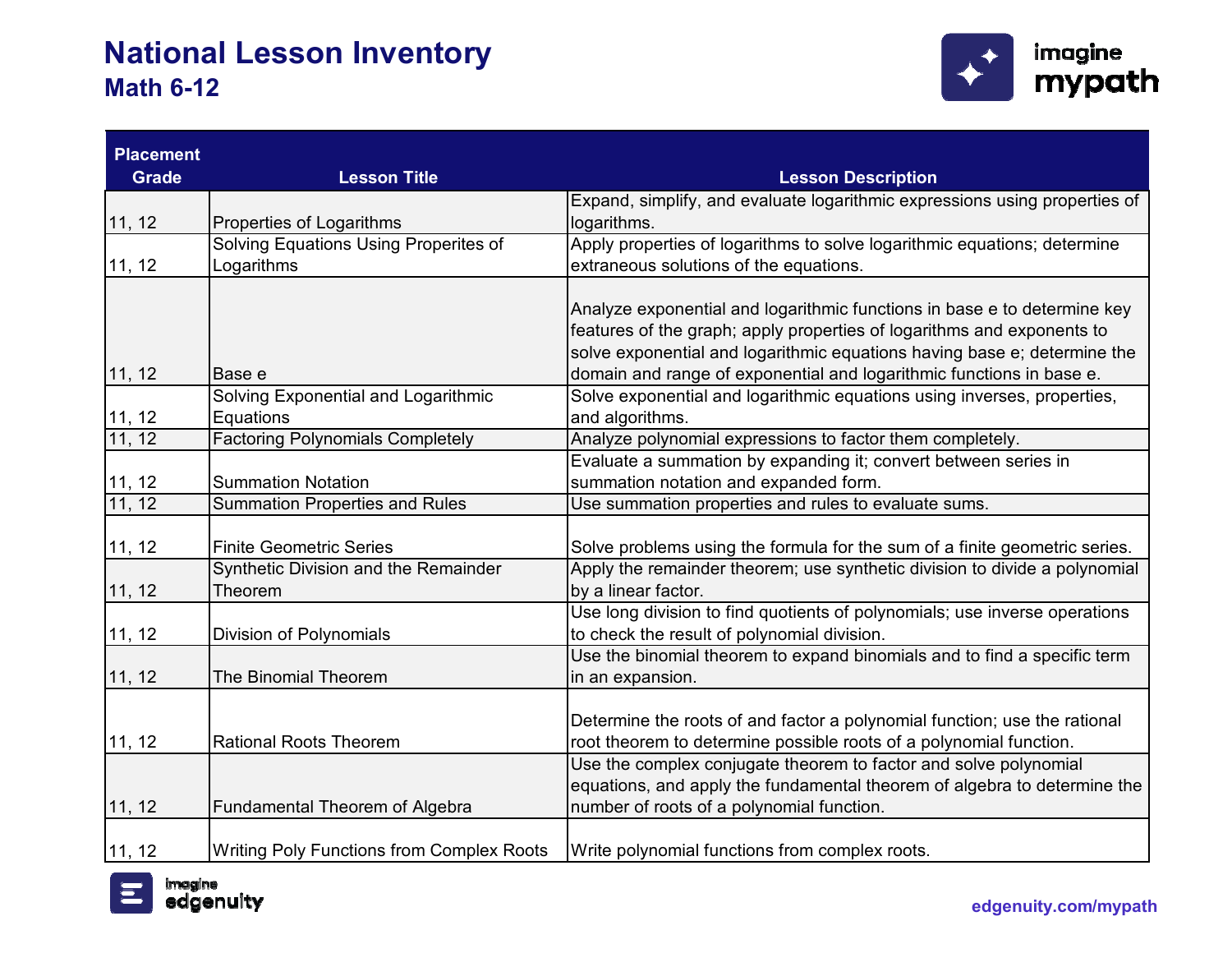

| <b>Placement</b> |                                                                                           |                                                                                                              |
|------------------|-------------------------------------------------------------------------------------------|--------------------------------------------------------------------------------------------------------------|
| <b>Grade</b>     | <b>Lesson Title</b>                                                                       | <b>Lesson Description</b>                                                                                    |
|                  |                                                                                           | Simplify rational expressions using factoring techniques, and determine                                      |
| 11, 12           | <b>Simplifying Rational Expressions</b>                                                   | their excluded values.                                                                                       |
|                  |                                                                                           | Simplify rational expressions using factoring techniques, and determine                                      |
| 11, 12           | Simplifying Rational Expressions by Factoring their excluded values.                      |                                                                                                              |
|                  |                                                                                           |                                                                                                              |
| 11, 12           |                                                                                           | Multiplying and Dividing Rational Expressions   Perform multiplication and division of rational expressions. |
|                  |                                                                                           | Add and subtract rational expressions; simplify complex rational                                             |
| 11, 12           | Adding and Subtracting Rational Expressions   expressions containing sums or differences. |                                                                                                              |
|                  |                                                                                           | Solve rational equations, and determine extraneous solutions; use the                                        |
| 11, 12           | <b>Rational Equations</b>                                                                 | equations to model and solve real-world problems.                                                            |
|                  |                                                                                           | Model and solve mathematical and real-world problems using radical                                           |
| 11, 12           | Radical Equations and Extraneous Roots                                                    | equations, and determine extraneous roots.                                                                   |
|                  |                                                                                           | Solve equations containing two radicals, and determine extraneous                                            |
| 11, 12           | Solving Equations Containing Two Radicals                                                 | solutions.                                                                                                   |
|                  |                                                                                           | <b>Geometry: Congruence</b>                                                                                  |
|                  |                                                                                           | Identify and name undefined terms of point, line, plane, and distance along                                  |
|                  |                                                                                           | a line; analyze descriptions and diagrams that illustrate basic postulates                                   |
| 10               | <b>Euclidean Geometry</b>                                                                 | about points, lines, and planes.                                                                             |
|                  |                                                                                           | Identify and name a ray and/or a line segment; identify and name an                                          |
|                  |                                                                                           | angle, an arc, and/or a circle; identify and name a pair of parallel lines                                   |
| 10               | <b>Defining Terms</b>                                                                     | and/or a pair of perpendicular lines.                                                                        |
|                  |                                                                                           | Apply the protractor postulate and angle addition postulate to calculate                                     |
|                  |                                                                                           | angle measures; apply the ruler postulate and segment addition postulate                                     |
|                  |                                                                                           | to calculate the lengths of line segments; identify a midpoint of a line                                     |
| 10               | <b>Measuring Length and Angles</b>                                                        | segment and a bisector of an angle.                                                                          |
|                  |                                                                                           | Identify proof formats, essential parts of a proof, and assumptions that can                                 |
| 10               | Introduction to Proof                                                                     | be made from a given drawing.                                                                                |

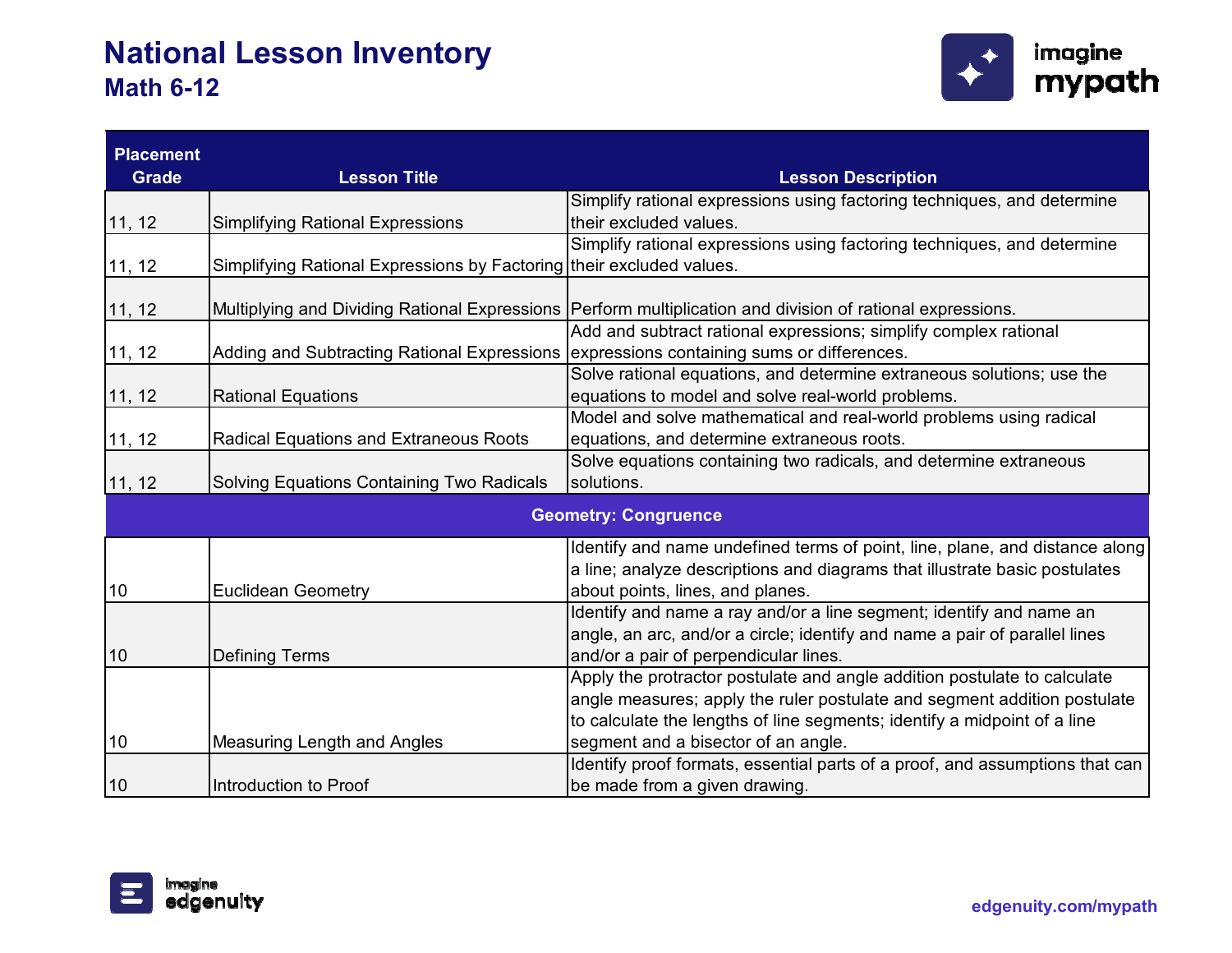

| <b>Placement</b> |                                               |                                                                               |
|------------------|-----------------------------------------------|-------------------------------------------------------------------------------|
| <b>Grade</b>     | <b>Lesson Title</b>                           | <b>Lesson Description</b>                                                     |
|                  |                                               | Calculate angle measures by using definitions and theorems about linear       |
|                  |                                               | pairs and vertical angles; complete the steps to prove statements using       |
|                  |                                               | linear pairs and vertical angles; identify linear pairs and vertical angles   |
| 10               | <b>Linear Pairs and Vertical Angles</b>       | from given diagrams.                                                          |
|                  |                                               | Complete the steps to prove statements using complementary angles and         |
|                  |                                               | supplementary angles; identify these angles from given diagrams, and          |
| 10               | <b>Complementary and Supplementary Angles</b> | solve problems involving their measures.                                      |
|                  |                                               | Determine the image of a figure after a given composition of                  |
|                  |                                               | transformations; determine the rule that describes a given composition of     |
| 10               | Compositions                                  | transformations.                                                              |
|                  |                                               | Identify rotational symmetry and its order in geometric figures; identify     |
|                  |                                               | reflectional symmetry in geometric figures and the number of lines of         |
| 10               | Symmetry                                      | symmetry.                                                                     |
|                  |                                               | Solve problems involving the distance from a point on the perpendicular       |
|                  |                                               | bisector to both endpoints of the line segment; identify parallel,            |
| 10               | <b>Parallel and Perpendicular Lines</b>       | perpendicular, and skew lines from three-dimensional figures.                 |
|                  |                                               | Solve for angle measures when parallel lines are cut by a transversal, and    |
| 10               | Lines Cut by a Transversal                    | complete the steps to prove angle relationships.                              |
|                  |                                               | Apply theorems to determine if lines are parallel; prove lines are parallel   |
| 10               | <b>Proving Lines Parallel</b>                 | given angle relationships.                                                    |
|                  |                                               | Calculate the measures of interior and exterior angles of a triangle, and     |
|                  |                                               | complete the steps to prove that the sum of the measures of the interior      |
| 10               | <b>Triangle Angle Theorems</b>                | angles is 180 degrees.                                                        |
|                  |                                               | Construct or justify the construction of isosceles and equilateral triangles; |
|                  |                                               | determine if three given segments will satisfy the triangle inequality;       |
|                  |                                               | determine the length or parameters for a third side of a triangle given the   |
| 10               | Triangles and Their Side Lengths              | other two sides.                                                              |
|                  |                                               | Solve for unknown measures of isosceles triangles; identify characteristics   |
|                  |                                               | of an isosceles triangle; complete the steps to prove the isosceles triangle  |
| 10               | <b>Isosceles Triangles</b>                    | theorem and its converse.                                                     |

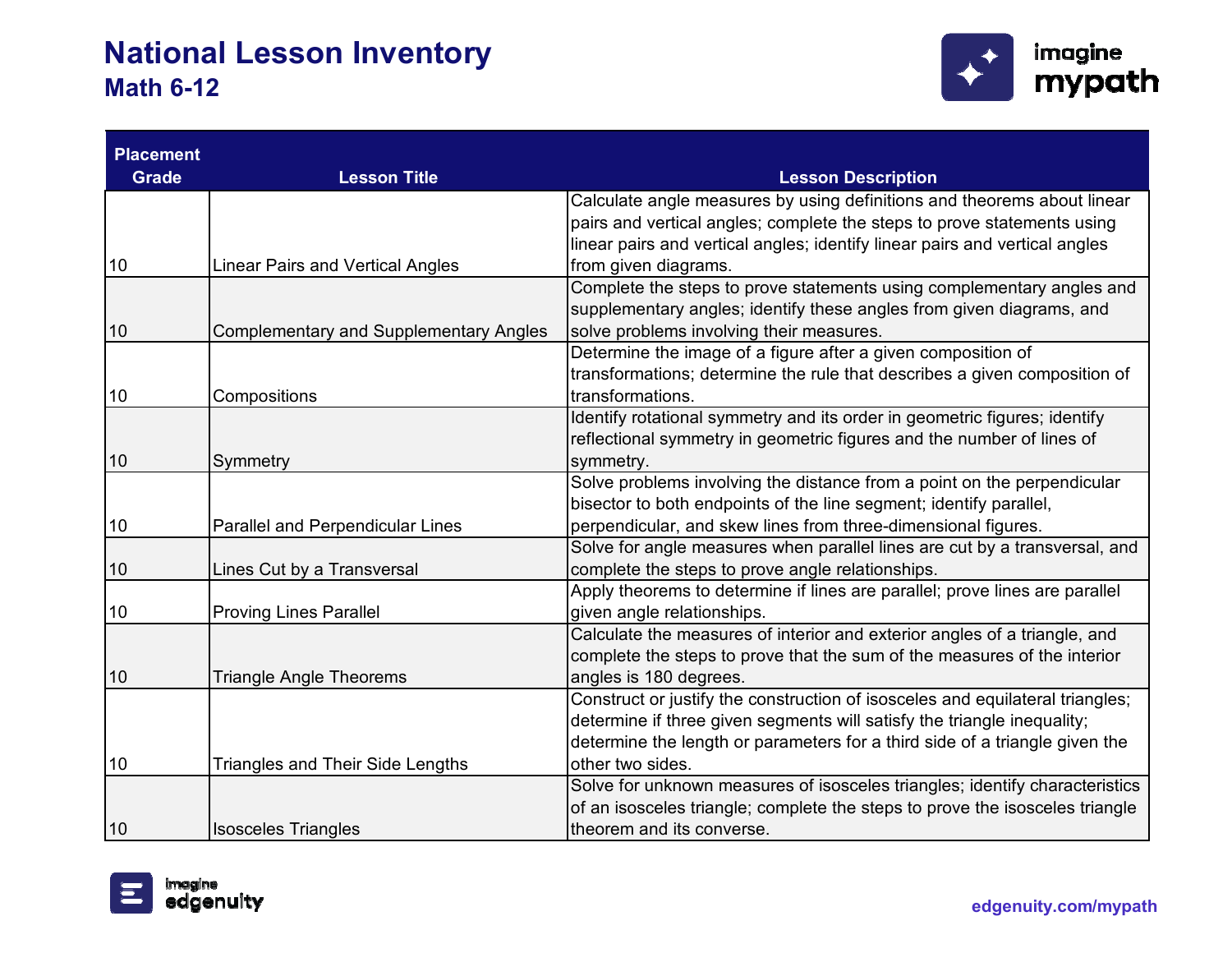

| <b>Placement</b> |                                            |                                                                              |
|------------------|--------------------------------------------|------------------------------------------------------------------------------|
| <b>Grade</b>     | <b>Lesson Title</b>                        | <b>Lesson Description</b>                                                    |
|                  |                                            | Solve for unknown measures created by medians in a triangle; identify the    |
|                  |                                            | characteristics of the centroid or orthocenter of a triangle; complete the   |
| 10               | <b>Centroid and Orthocenter</b>            | steps to prove that the medians of a triangle meet at a point.               |
|                  |                                            |                                                                              |
| 10               |                                            | Determine if figures are congruent, and, if so, identify their corresponding |
|                  | <b>Congruent Figures</b>                   | parts; determine unknown measures of congruent figures.                      |
|                  |                                            | Using SAS, complete the steps to prove triangles are congruent, and          |
| 10               | <b>Triangle Congruence: SAS</b>            | identify the sides and angle that can be used to prove triangle congruency.  |
|                  |                                            | Using ASA or AAS, complete the steps to prove triangles are congruen,t       |
|                  |                                            | and identify the side and angles that can be used to prove triangle          |
| 10               | Triangle Congruence: ASA and AAS           | congruency.                                                                  |
|                  |                                            |                                                                              |
|                  |                                            | Using SSS or HL, complete the steps to prove triangles are congruent, and    |
| 10               | Triangle Congruence: SSS and HL            | identify the side and angles that can be used to prove triangle congruency.  |
|                  |                                            | Classify and describe relationships within the family of quadrilaterals;     |
|                  |                                            | describe real-world objects and solve mathematical and real-world            |
| 10               | <b>Classifying Quadrilaterals</b>          | problems using characteristics of quadrilaterals.                            |
|                  |                                            | Apply properties of parallelograms to solve problems, and complete the       |
| 10               | Parallelograms                             | steps to prove theorems about these properties.                              |
|                  |                                            | Analyze a figure to determine if it is a parallelogram; apply properties of  |
|                  |                                            | parallelograms to solve for unknown values; complete the steps to prove      |
| 10               | Proving a Quadrilateral Is a Parallelogram | that a quadrilateral is a parallelogram.                                     |
|                  |                                            | Apply properties of rhombi, rectangles, and squares to solve mathematical    |
|                  |                                            | and real-world problems; complete the steps to prove theorems about          |
| 10               | <b>Special Parallelograms</b>              | properties of these figures.                                                 |
|                  |                                            |                                                                              |
|                  |                                            | Apply properties of kites and trapezoids to solve mathematical and real-     |
| 10               | <b>Trapezoids and Kites</b>                | world problems; complete proofs involving properties of these figures.       |

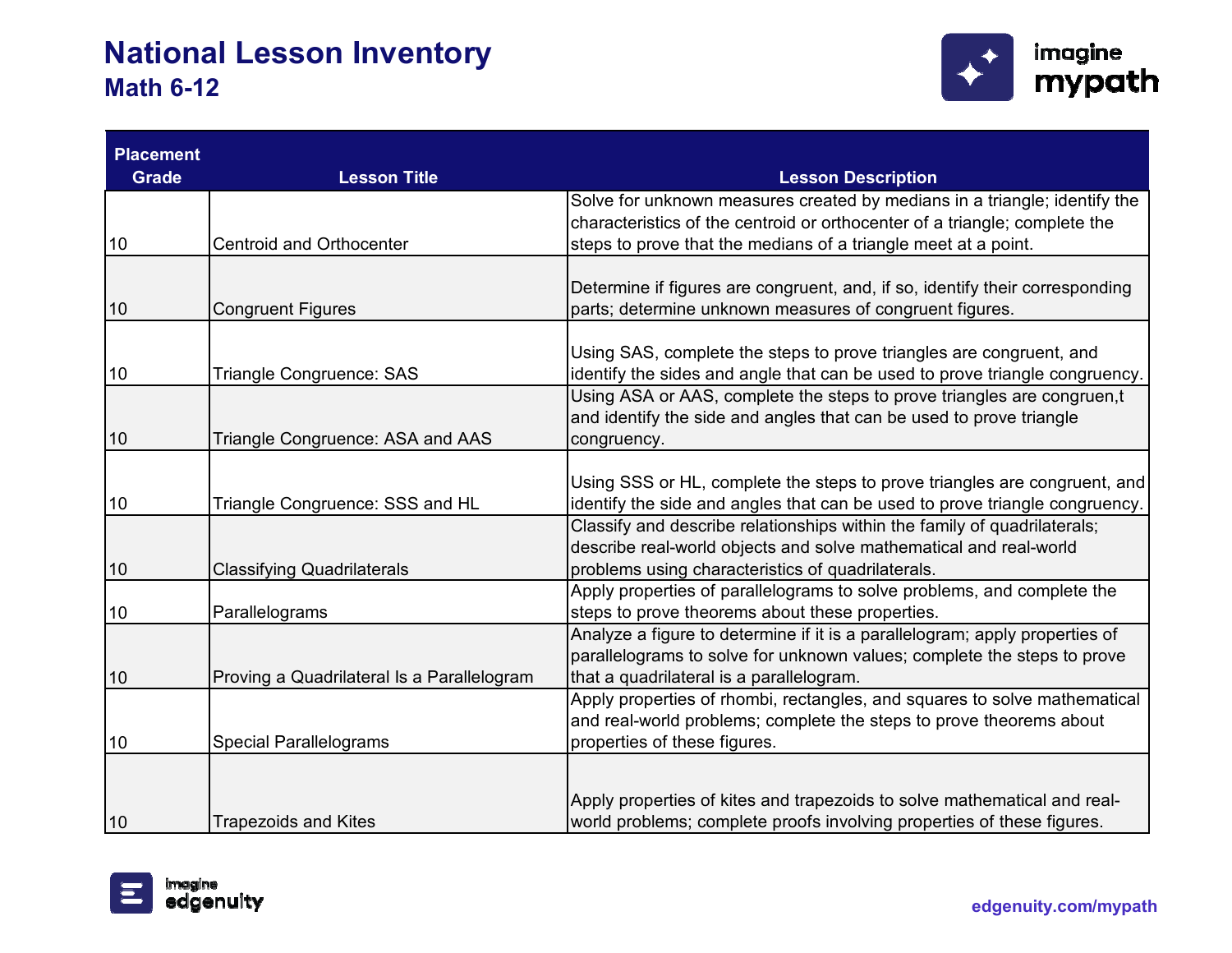

| <b>Placement</b><br><b>Grade</b> | <b>Lesson Title</b>                        | <b>Lesson Description</b>                                                       |
|----------------------------------|--------------------------------------------|---------------------------------------------------------------------------------|
|                                  |                                            | <b>Geometry: Expressing Geometric Properties with Equations</b>                 |
|                                  |                                            | Complete the steps to prove the slope criteria for parallel and                 |
|                                  |                                            | perpendicular lines using coordinate geometry; determine if two lines are       |
|                                  |                                            | parallel or perpendicular; use slope criteria to find additional points on a    |
| 10                               | Slopes of Parallel and Perpendicular Lines | parallel or perpendicular line.                                                 |
|                                  |                                            | Write the equation of a line perpendicular to a given line or segment that      |
|                                  |                                            | goes through a particular point; write the equation of a line parallel to a     |
| 10                               | <b>Writing Linear Equations</b>            | given line that goes through a particular point.                                |
|                                  |                                            | Solve real-world problems involving relationships between the angle             |
| 10                               | <b>Triangle Inequalities</b>               | measures and side lengths of one or two triangles.                              |
|                                  |                                            | Find the coordinates of a point on a directed line segment that partitions      |
|                                  |                                            | the segment into a given ratio; model and solve real-world problems             |
| 10                               | Directed Line Segments and Modeling        | involving directed line segments.                                               |
|                                  |                                            | Apply coordinate algebra proofs to triangles and quadrilaterals; calculate      |
|                                  |                                            | the perimeter of a triangle or quadrilateral given the coordinates of the       |
| 10                               | Figures in the Coordinate Plane            | vertices.                                                                       |
|                                  |                                            |                                                                                 |
|                                  |                                            | Solve problems involving segments formed by a secant and a tangent that         |
|                                  |                                            | intersect outside a circle, by two intersecting chords, by two intersecting     |
| 10                               | <b>Special Segments</b>                    | tangents, and by two secants that intersect outside a circle.                   |
|                                  |                                            | Determine the radian measure of a central angle; solve problems involving       |
|                                  |                                            | arc length with central angles measured in degrees and radians; solve           |
| 10                               | Circumference and Arc Length               | problems involving circumference of a circle.                                   |
|                                  |                                            | Solve problems involving area of a sector with central angles measured in       |
| 10                               | Area of a Circle and a Sector              | degrees and in radians.                                                         |
|                                  |                                            | Determine if a given point lies on a circle; determine the equation of a        |
|                                  |                                            | circle; identify the center and radius from the equation of a circle, including |
| 10                               | Equation of a Circle                       | equations given in general form.                                                |
| 10                               | Area of Triangles and Parallelograms       | Solve problems involving areas of triangles and parallelograms.                 |

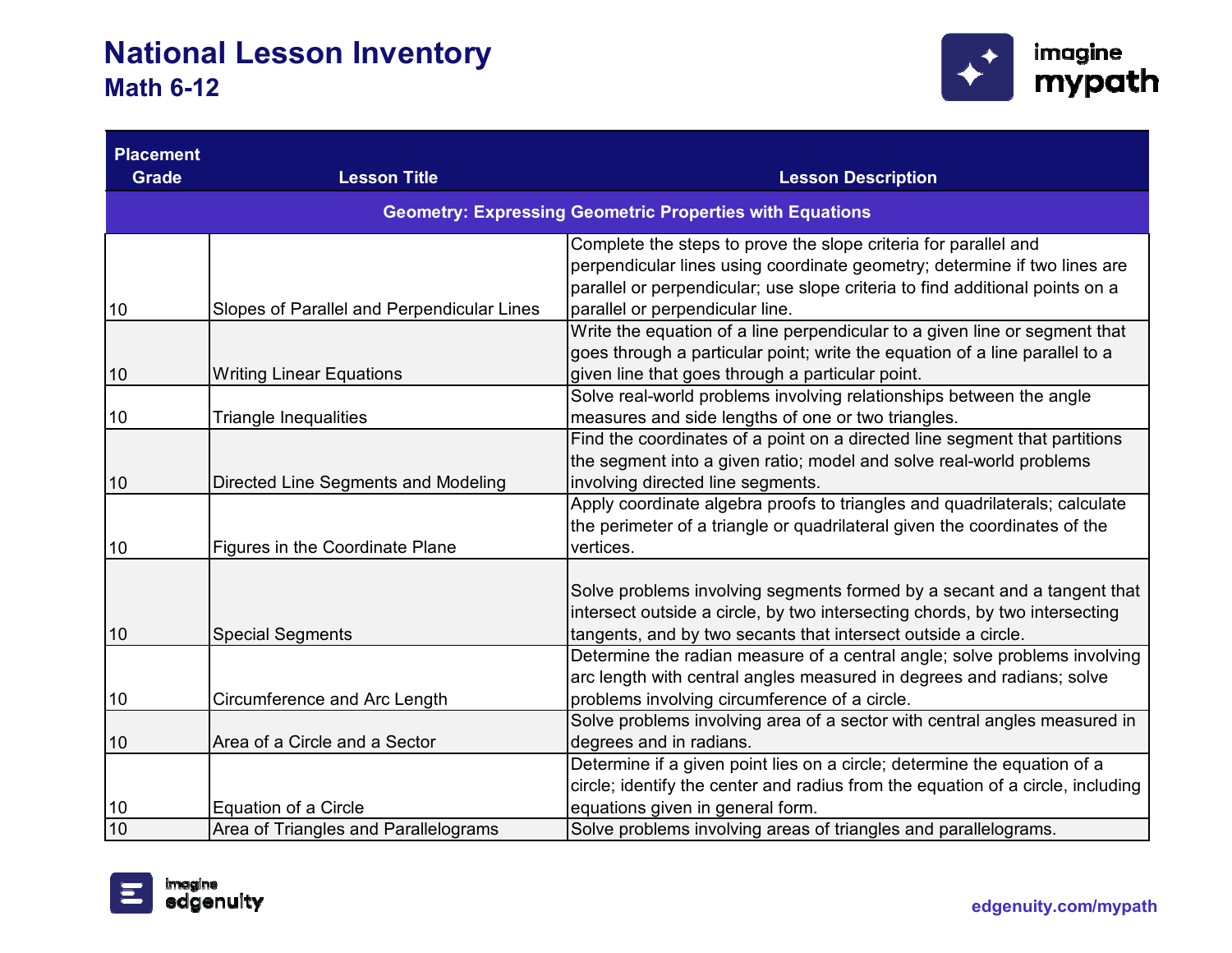

| <b>Placement</b>                                                 |                                           |                                                                           |
|------------------------------------------------------------------|-------------------------------------------|---------------------------------------------------------------------------|
| <b>Grade</b>                                                     | <b>Lesson Title</b>                       | <b>Lesson Description</b>                                                 |
|                                                                  |                                           | Calculate the perimeter of a rhombus, trapezoid, or kite given the        |
|                                                                  | Perimeter and Area of Rhombi, Trapezoids, | coordinates of the vertices; solve problems involving the area of these   |
| 10                                                               | and Kites                                 | figures given the coordinates of the vertices.                            |
|                                                                  |                                           | Apply the polygon interior and exterior angle sum theorems to solve       |
| 10                                                               | Angle Measures of Polygons                | problems.                                                                 |
|                                                                  |                                           | Calculate the area of composite 2-D figures, including real-world         |
|                                                                  |                                           | applications; decompose composite 2-D figures; write an expression that   |
| 10                                                               | Area of Composite Figures                 | represents the area of a composite 2-D figure.                            |
|                                                                  |                                           | Solve problems involving density of an area; use geometric concepts to    |
| 10                                                               | Density and Design Problems               | solve design problems.                                                    |
|                                                                  | Three-Dimensional Figures and Cross       | Determine the 3-D figure generated by a rotation of a 2-D figure;         |
| 10                                                               | <b>Sections</b>                           | determine the horizontal and vertical cross-sections of 3-D figures.      |
|                                                                  |                                           | Calculate the volume or an unknown measure of an oblique prism based      |
|                                                                  |                                           | on a mathematical or real-world model; write expressions to represent the |
| 10                                                               | <b>Volume of Prisms</b>                   | volumes or unknown measures of oblique prisms.                            |
|                                                                  |                                           | Calculate the volume or an unknown measure of a right hexagonal           |
|                                                                  |                                           | pyramid and an oblique pyramid based on a mathematical or real-world      |
|                                                                  |                                           | model; write expressions to represent the volumes or unknown measures     |
| 10                                                               | Volume of Pyramids                        | of right hexagonal pyramids and oblique pyramids.                         |
|                                                                  |                                           | Solve mathematical and real-world problems involving the volume of        |
|                                                                  |                                           | oblique cones and oblique cylinders; write expressions to represent the   |
| 10                                                               | Volume of Cylinders, Cones, and Spheres   | volumes or unknown measures of cylinders and cones.                       |
|                                                                  |                                           | Calculate the volumes of composite figures, including those that model    |
|                                                                  | Cavalieri's Principle and Volume of       | real-world objects; write an expression to represent the volume of a      |
| 10                                                               | <b>Composite Figures</b>                  | composite figure.                                                         |
| <b>Geometry: Similarity, Right Triangles, &amp; Trigonometry</b> |                                           |                                                                           |
|                                                                  |                                           | Complete the steps to prove angles, segments, and triangles are           |
|                                                                  |                                           | congruent using triangle congruence theorems and CPCTC; identify the      |
|                                                                  |                                           | triangle congruency theorem that can be used to prove two triangles       |
| 10                                                               | Using Triangle Congruence Theorems        | congruent.                                                                |
|                                                                  |                                           |                                                                           |

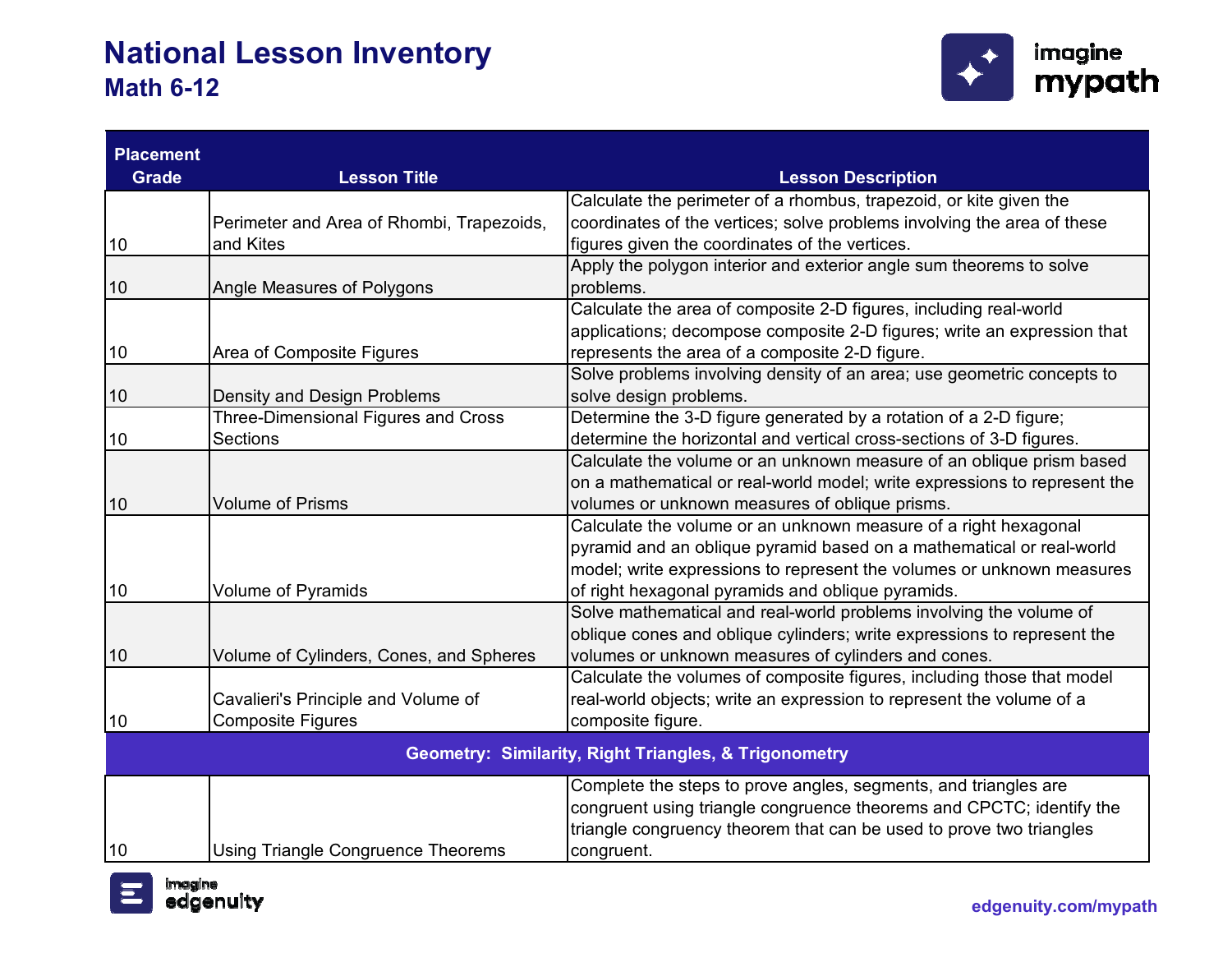

| <b>Placement</b> |                                             |                                                                                  |
|------------------|---------------------------------------------|----------------------------------------------------------------------------------|
| <b>Grade</b>     | <b>Lesson Title</b>                         | <b>Lesson Description</b>                                                        |
|                  |                                             | Calculate and interpret the scale factor for dilations of figures; determine     |
|                  |                                             | the unknown measures of an image or pre-image of a dilated figure given          |
|                  |                                             | the scale factor; verify experimentally the properties of dilations given a      |
| 10               | <b>Dilations</b>                            | center and a scale factor.                                                       |
|                  |                                             | Determine if two polygons are similar using dilations; find the coordinates      |
|                  |                                             | of the vertices of an image or pre-image of a dilated polygon given the          |
|                  |                                             | scale factor; verify the properties of dilations, including the scale factor and |
| 10               | <b>Similar Figures</b>                      | slopes of corresponding line segments.                                           |
|                  |                                             | Complete the steps to prove triangles are similar using the AA similarity        |
|                  |                                             | theorem; identify the composition of similarity transformations in a mapping     |
| 10               | Triangle Similarity: AA                     | of two triangles.                                                                |
|                  |                                             | Complete the steps to prove triangles are similar using SAS similarity           |
|                  |                                             | theorem and SSS similarity theorem; identify the sides and angle that can        |
| 10               | Triangle Similarity: SSS and SAS            | be used to prove triangle similarity using these theorems.                       |
|                  |                                             | Complete the steps to prove theorems involving similar triangles; solve for      |
|                  |                                             | unknown measures of similar triangles using the side splitter theorem and        |
| 10               | <b>Using Triangle Similarity Theorems</b>   | its converse and using the triangle midsegment theorem.                          |
|                  |                                             | Apply theorems to solve problems involving geometric means; identify             |
|                  |                                             | similar right triangles formed by an altitude, and write a similarity            |
| 10               | <b>Right Triangle Similarity</b>            | statement.                                                                       |
|                  |                                             | Classify a triangle using the converse of the Pythagorean theorem and            |
|                  |                                             | triangle inequality theorems, and apply these theorems to solve problems;        |
|                  |                                             | determine an unknown side length or range of side lengths of a triangle          |
| 10               | <b>Triangle Classification Theorems</b>     | given its classification.                                                        |
|                  |                                             | Determine unknown measures of 30-60-90 triangles and 45-45-90                    |
| 10               | <b>Special Right Triangles</b>              | triangles; solve real-world problems involving special right triangles.          |
|                  |                                             | Given an acute angle of a right triangle, label the hypotenuse, opposite,        |
| 10               | <b>Trigonometric Ratios</b>                 | and adjacent sides, and write ratios for sine, cosine, and tangent.              |
|                  |                                             | Apply trigonometric ratios to solve real-world problems and solve for            |
| 10               | Solving for Side Lengths of Right Triangles | unknown side lengths of right triangles.                                         |



**edgenuity.com/mypath**